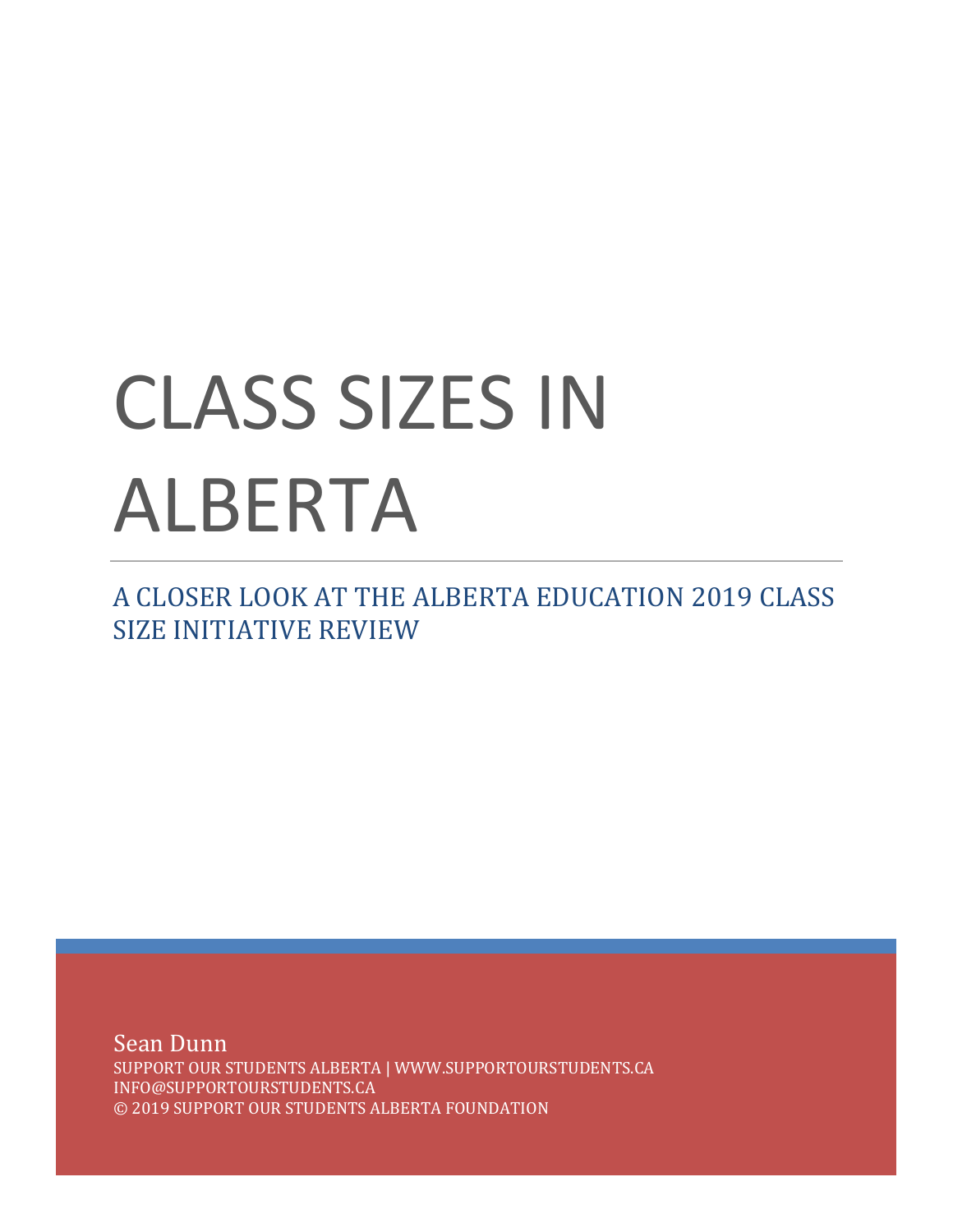# **CONTENTS**

| $\label{eq:recommend} Recommendations. 22$ |
|--------------------------------------------|
|                                            |
|                                            |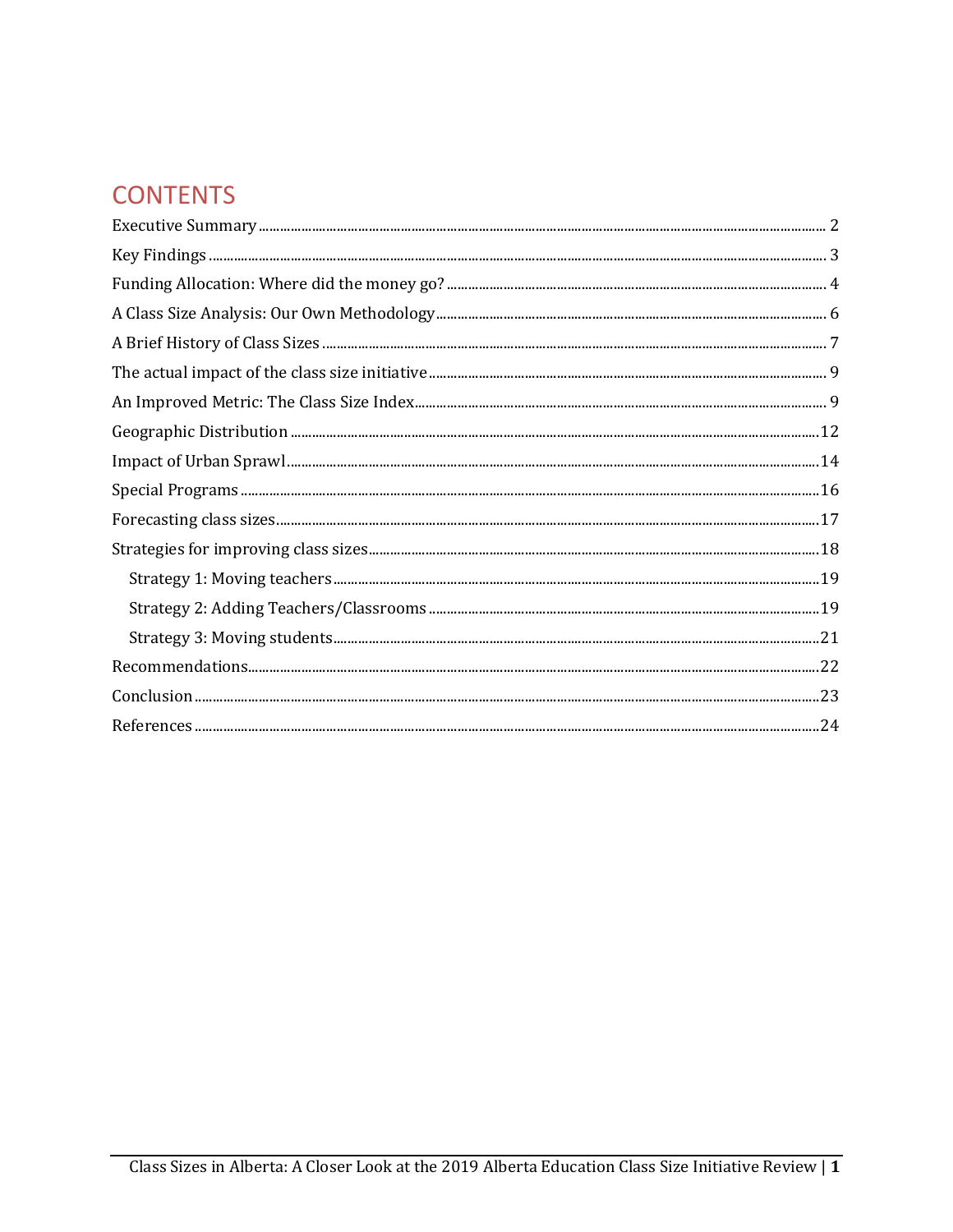# <span id="page-2-0"></span>EXECUTIVE SUMMARY

On 18 October 2019, the Alberta Ministry of Education released the Class Size Initiative Review. This review claimed that the province's Class Size Initiative, started in 2004 to address public concerns over Alberta's increasing class sizes, was ineffective in its intended goal. This conclusion served as the predicate to terminate the program in the 2019-20 provincial budget, released less than a week later. However, the Ministry's analysis was superficial and underutilized the extensive fifteen years of class size data collected by the program. The review reached several easily refutable conclusions that undermine the credibility and objectivity of the Ministry's analysis. In response to these deficiencies, Support our Students Alberta performed our own, more detailed and thorough analysis: we leveraged the depth of data collected in the Class Size Information System, constructing computer models and simulations to investigate the effectiveness of the Class Size Initiative, factors influencing class size, forecasted effects, and possible resolution strategies.

Our analysis shows that, contrary to the Ministry's conclusions, upwards of 80% of the initiative's funds were invested in the estimated 2900 teachers hired and retained, and that these teachers had a demonstrable positive effect on inhibiting class sizes during a period of significant enrollment growth. Without this funding, class sizes would be significantly higher today. Further, we identified that strategies exist with the potential to more efficiently distribute teachers, students and classes to achieve smaller class sizes, but that the realization of these strategies would impose difficult and sometimes impracticable tradeoffs. Ultimately, we found that any strategy to return class sizes to 2007 levels (the smallest class sizes in fifteen years) must include the addition of classes.

As the requirement for school authorities to report on class size data was eliminated along with the initiative's funding, an analysis of this kind will likely be the last. We project class sizes will continue to deteriorate, and without the continued collection of class size data, school jurisdictions will be deprived of information critical for sound, evidence-based decision making. The 2018 Auditor General's Report urged the Ministry to better leverage the available data as part of continuous improvement; eliminating data collection nullifies the Auditor General's salient recommendations. Without future class size data, Albertans are denied the transparency and accountability for an important issue.

Our three main concerns with the 2019 Class Size Initiative Review are:

- 1. Inaccurate and incomplete analysis of the data available.
	- a. The Ministry did not substantiate its claim that "only a small percentage of funding… [was] targeted specifically towards hiring teachers under the Class Size Initiative"; the Ministry made no attempt to quantify this proportion. The Ministry resorted to speculation and hearsay in its conclusions, such as how the funds "may" have been spent, without due-diligence investigation and quantification of the extent and sigificance of these claims.
	- b. The Ministry did not examine what may have been effective, or what was limiting effectiveness of the program, preferring instead to reject the program outright without leveraging the extensive data for a more thoughtful and useful analysis.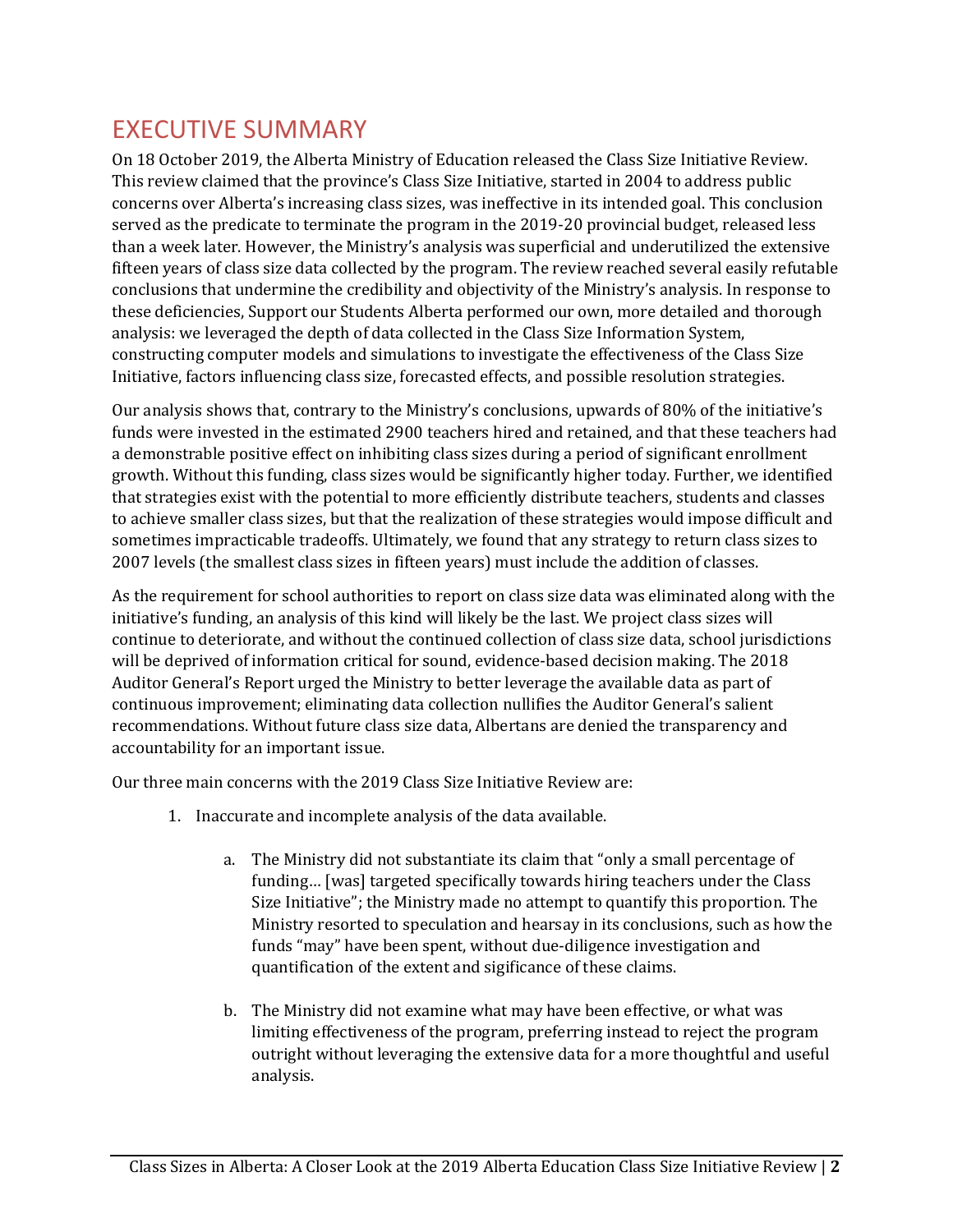- c. Over-dependence on class size average as a metric: class size averages do not accurately represent the widening distribution of class sizes, especially the worrying increase in the proportion of students in the extreme end of class sizes.
- 2. No consideration was given to the *null hypothesis*, that is to consider the alternative scenario in which the Class Size Initiative had never existed. Absent a comparison with this scenario, it is irresponsible to discredit an initiative that introduced 2900 teachers into a ballooning system. Consideration and mention must be given to what would have transpired without this important funding. Our own analysis shows that without the Class Size Initiative funding, the proportion of K-3 students in a class size of 23 or more in 2018 would increase from 37% to at least 87%.
- 3. The report neglects the opportunity to consider important factors such as infrastructure deficit, increasing class complexity, and alternative methods of quantifying class size that better reflect a student-centered perspective. Instead, the report artlessly falls back on improving "teacher quality" as a naïve solution to the complex problem. The Alberta government looked to other provinces (i.e. Ontario and BC) for suggestions in the MacKinnon report; similar considerations should be given here as both those provinces legislated class size caps/ranges. No mention of those initiatives was made in this report.

We hope the Ministry of Education will consider this report as a more detailed analysis of the situation and consider the recommendations made within when looking for strategies to tackle the Alberta's increasing class sizes.

## <span id="page-3-0"></span>KEY FINDINGS

Contradicting the conclusions of the Ministry's report, our analysis shows upwards of 80% - 93% of the Class Size Initiative funding was appropriated towards retaining teachers. Our own analysis found that the class size initiative funding was effective in reducing class sizes from 2004 to 2008; during this period, the proportion of K-3 students in metropolitan schools with a class size of 23 or more decreased from 27% to 17%. Similarly, this figure for non-metropolitan schools decreased from 24% to 16%.

Our analysis determined that, had 2900 teachers not been hired and retained as part of the Class Size Initiative, the proportion of K-3 public students enrolled in 2018 in a class size of 23 or more would be at least 87%, compared to its actual 2018 value of 37%. The funding more than halves the number of K-3 students that would be in a class size of 30 or more, from almost 3000 to 1300.

Despite the early effectiveness of the funding, it was unable to keep pace with the enrollment growth beyond 2007. From 2007 to 2018, K-3 enrollment in metropolitan areas grew by 50%, in that time, the proportion of K-3 metropolitan students in a class size of 23 or higher soared from 17% to 44%. The same figure for non-metropolitan students grew from 16% to 30%. Our analysis shows that at the current trend of enrollment, class sizes will continue to degrade in future years unless significant action is taken.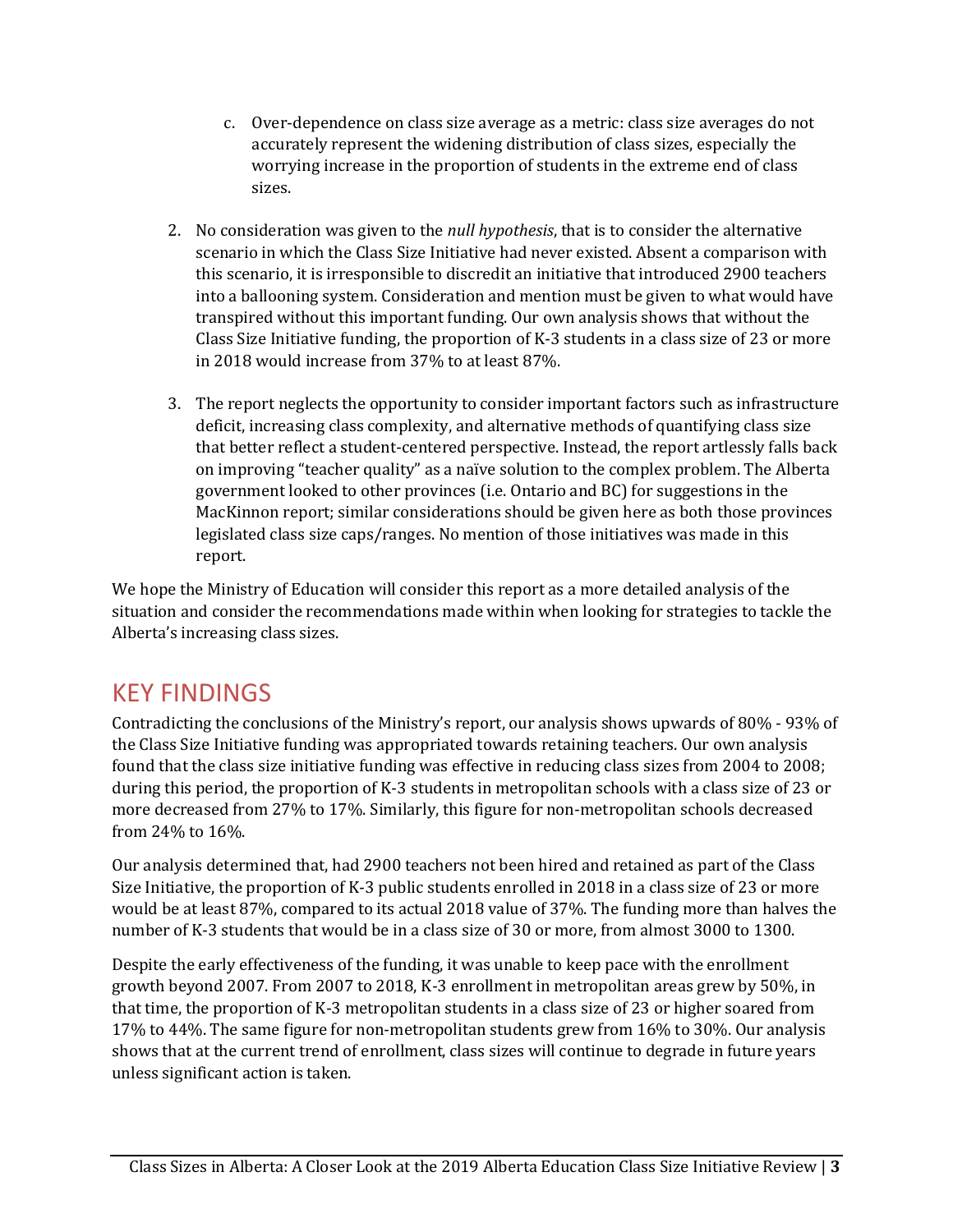To investigate multiple strategies for reducing class size, we developed a software model that simulates various strategies, including adding classrooms, re-distributing teachers, and redistributing students. We found that re-distributing up to 2.4% of metropolitan K-3 students (such as through re-zoning, while acknowledging the many practical difficulties of doing so) may have a mild impact on reducing the largest class sizes, but would fall significantly short of 2007-era levels as measured by our Class Size Index. Any solution to restore the Class Size Index to 2007-era levels for K-3 metropolitan students would require the addition of at least 390 K-3 classrooms in Calgary and Edmonton, or an approximately a 10% increase from the number of 2018 K-3 classes.

Our modelling shows that without increases to the number of K-3 classes beyond 2018, by 2023, provincially, the proportion of K-3 students in a class size of 23 or higher would be at least 50%, up from the 2018 proportion of 37%.

We found that class size trends were not only measurably different between metropolitan and nonmetropolitan authorities, but that there were measurable differences between Calgary and Edmonton, and between the metropolitan jurisdictions. This suggests that a centrally prescribed approach to tackling class sizes may not be efficient, and that targeted strategies should be developed that leverage detailed analysis of class size data.

# <span id="page-4-0"></span>FUNDING ALLOCATION: WHERE DID THE MONEY GO?

The Ministry's report claims that only a "small percentage" of funding went towards hiring and retaining teachers, but this claim does not withstand elementary scrutiny. The report estimates a total of 2900 teachers hired as part of the program. How much of the \$3.4B in funding went towards these 2900 teachers?

To simplify analysis, we assumed that no more than 2900 teachers were hired in the program; further, we assumed that the estimated 370 teachers, for which a year of hire was not specified, to have been hired in 2007; this is a reasonable assumption given the steadily increasing budget in that timeframe.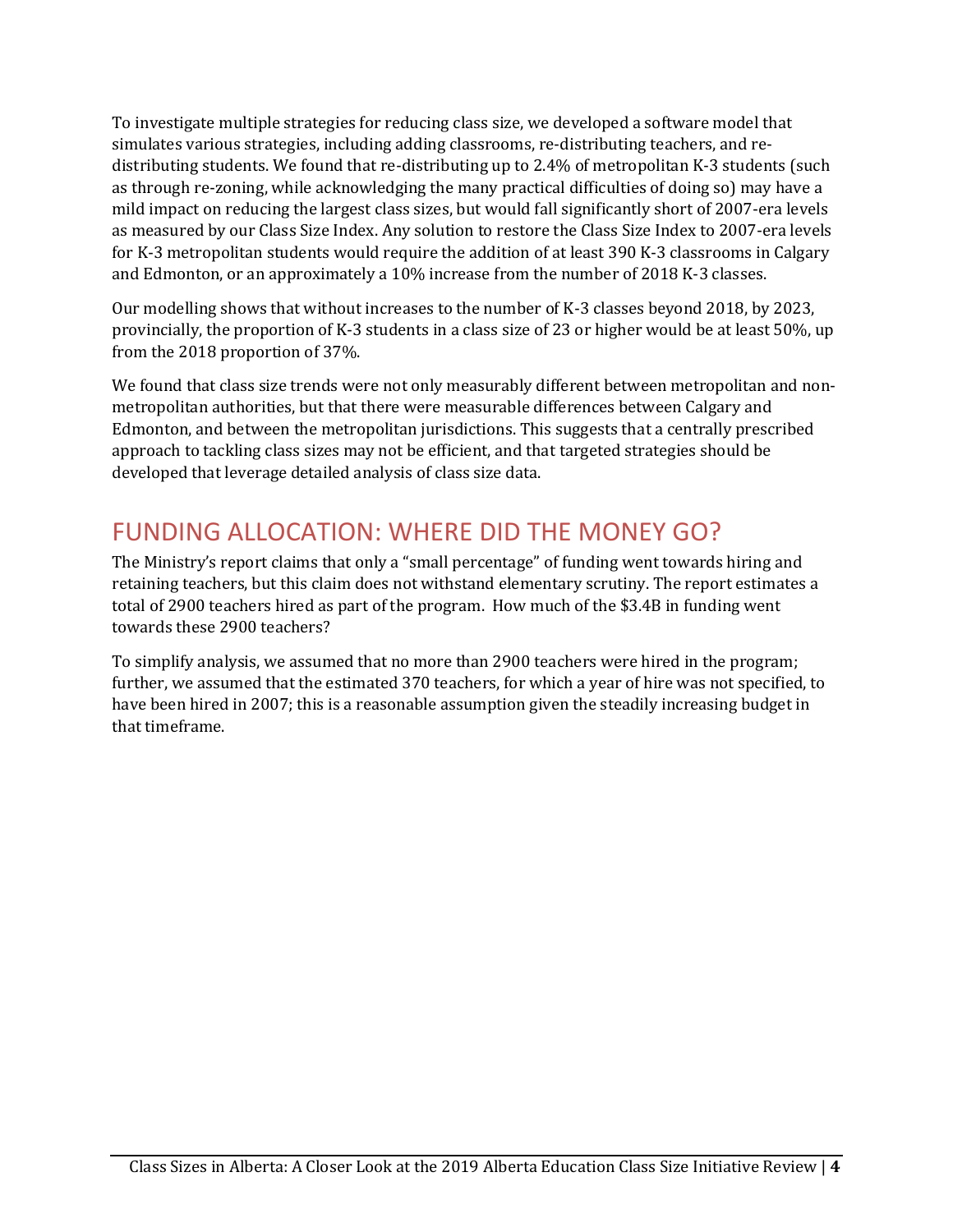| Year | <b>Hired</b> | <b>Cumulative</b><br><b>Teachers</b> | Yearly<br><b>Funding</b><br>(SM) | <b>Constant 2007</b><br><b>Spending (\$M)</b> | <b>3% Annual</b><br><b>Increase</b><br>after 2007<br>(SM) | <b>Actual</b><br>Year-<br>over-<br>Year | <b>Funding /</b><br><b>Teacher</b><br>(SK) |
|------|--------------|--------------------------------------|----------------------------------|-----------------------------------------------|-----------------------------------------------------------|-----------------------------------------|--------------------------------------------|
| 2004 | 1250         | 1250                                 | 90                               | 90                                            |                                                           |                                         | 72                                         |
| 2005 | 450          | 1700                                 | 119                              | 119                                           |                                                           |                                         | 70                                         |
| 2006 | 830          | 2530                                 | 191                              | 191                                           |                                                           |                                         | 75                                         |
| 2007 | 370          | 2900                                 | 197                              | 197                                           |                                                           |                                         | 68                                         |
| 2008 |              | 2900                                 | 215                              | 197                                           | 203                                                       | 9%                                      | 74                                         |
| 2009 |              | 2900                                 | 228                              | 197                                           | 209                                                       | 6%                                      | 79                                         |
| 2010 |              | 2900                                 | 242                              | 197                                           | 215                                                       | 6%                                      | 83                                         |
| 2011 |              | 2900                                 | 225                              | 197                                           | 222                                                       | -7%                                     | 78                                         |
| 2012 |              | 2900                                 | 238                              | 197                                           | 228                                                       | 6%                                      | 82                                         |
| 2013 |              | 2900                                 | 257                              | 197                                           | 235                                                       | 8%                                      | 89                                         |
| 2014 |              | 2900                                 | 275                              | 197                                           | 242                                                       | 7%                                      | 95                                         |
| 2015 |              | 2900                                 | 290                              | 197                                           | 250                                                       | 5%                                      | 100                                        |
| 2016 |              | 2900                                 | 291                              | 197                                           | 257                                                       | 0%                                      | 100                                        |
| 2017 |              | 2900                                 | 292                              | 197                                           | 265                                                       | 0%                                      | 101                                        |
| 2018 |              | 2900                                 | 291                              | 197                                           | 273                                                       | 0%                                      | 100                                        |
|      |              |                                      |                                  |                                               |                                                           |                                         |                                            |
|      |              | <b>Total</b>                         | 3,441                            | 2,764                                         | 3,195                                                     |                                         |                                            |
|      |              |                                      |                                  |                                               |                                                           |                                         |                                            |
|      |              | % of Total                           |                                  | 80%                                           | 93%                                                       |                                         |                                            |

#### **TABLE 1. ANALYSIS OF CLASS SIZE INITIATIVE FUNDING ALLOCATION**

To lend confidence to our analysis, we calculated the average funding per teacher. In 2004, this amounted to approximately \$72k per teacher, within reasonable bounds for a full compensation package for a junior to mid-career educator. This lends confidence to the argument that, at least in the early years, the majority funding was indeed invested in hiring teachers.

We modelled costs in using two different methods:

- 1. A conservative model: assuming 100% of 2007 funding was allocated to retaining the 2900 teachers, and that cost per teacher did not increase beyond 2007. In this model, \$2.76B, or 80% of the total \$3.4B would have been allocated to teacher retention.
- 2. A more realistic model: This model considers indexing, via annual salary increases. In this model, we assume a 3% yearly increase for the initial 2900 cadre after 2007. In this model, \$3.2, or 93% of the total \$3.4B would have been allocated to teacher retention.

It is plausible that both models are conservative; the actual allocation to teacher retention may be significantly higher. Inconsistent hiring reporting beyond 2006, as identified by the Auditor General, opens the possibility the actual number of hired teachers may be considerably higher than the estimated 2900.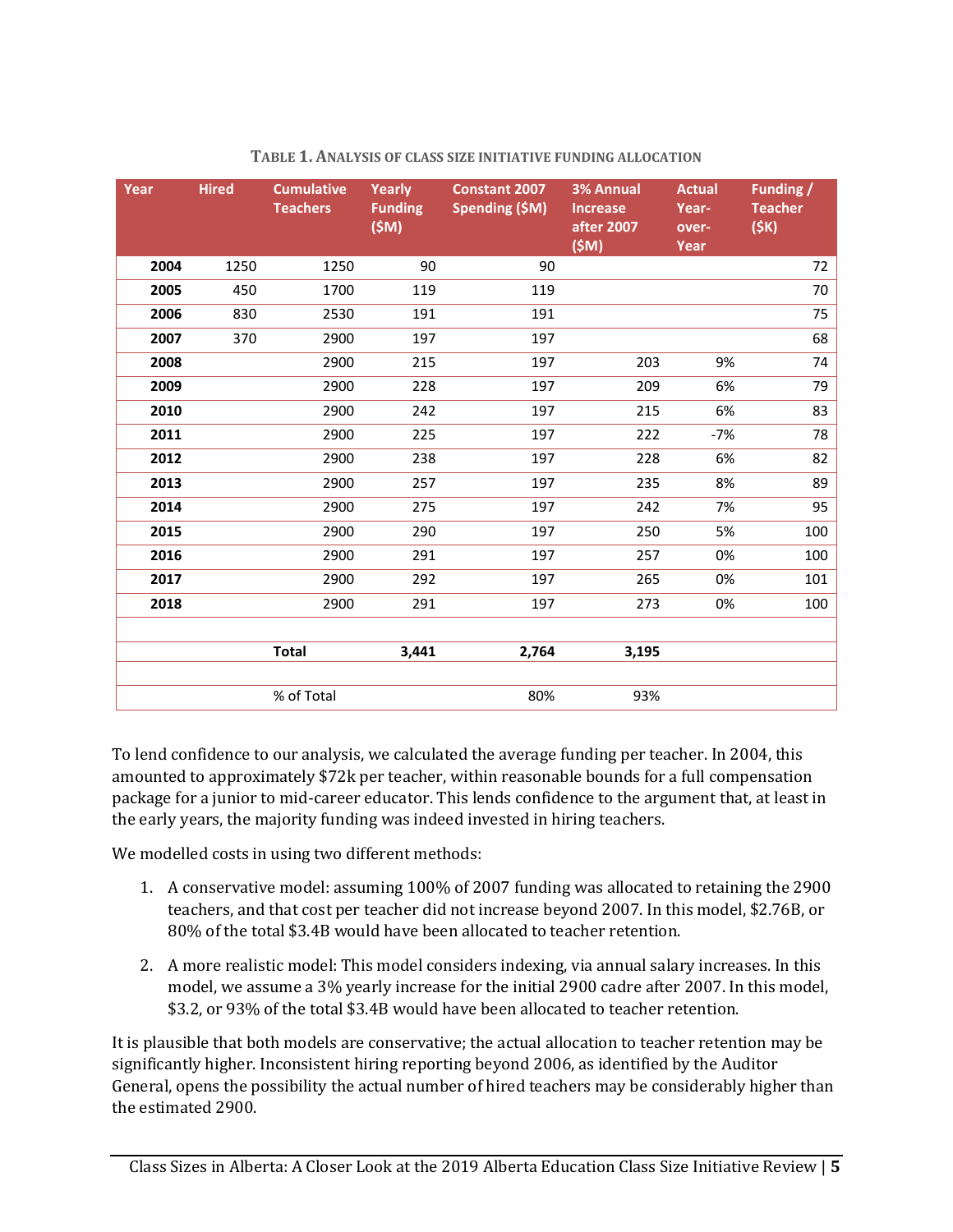In considering the proportion of funding that cannot be directly attributed to teacher retention, the program intentionally delegated flexibility to school jurisdictions. School boards would reasonably have exercised this discretion to invest in diverse strategies to tackle classroom complexity, such as hiring educational assistants and other classroom supports. No metrics measured classroom complexity or the effectiveness of these investments. The program should not be too quickly faulted for exercising the flexibility that was deliberately built in.

While these models are approximations, they commonsensically refute the Ministry's claim that only a "small percentage" of the funding went towards teachers; our analysis shows the lower bound to be 80% and could reasonably approach 100%.

# <span id="page-6-0"></span>A CLASS SIZE ANALYSIS: OUR OWN METHODOLOGY

Our analysis utilized the data from the Government of Alberta's Class Size Information System. We constrained our analysis to K-3 for the following reasons:

- a. The Class Size Initiative funding was granted only based on the number of K-3 students (but funds could be allocated for any grade);
- b. The 2018 Auditor General's report explicitly highlighted K-3 as the grade cohort with the most significant concern;
- c. The quality of the K-3 data provides greater confidence; unlike higher grades, K-3 students tend to remain in the same cohort for all subjects, minimizing the number of assumptions and simplifying the model;
- d. K-3 was the only grade cohort that received explicit enrollment analysis in the 2019 Class Size Initiative Review; and
- e. We assume that class size reduction at the K-3 level will have the largest long-term impact on students.

We further constrained our analysis to public, and separate (Catholic) authorities, excluding all charter and private schools. For brevity, "public" shall refer collectively to both public and separate schools, unless otherwise specified.

As each subject area (Mathematics, Language Arts, Science, etc…) is considered a separate "class" for the purposes of reporting, and as we were concerned with only K-3, we constrained our analysis to only K-3 "Language Arts" classes to avoid multiple counting. We appreciate that in some corner cases, this simplification may be inaccurate; for example, in special programs, such as language immersion programs other than French, this may cause some aberrations. However, at a macro level, we assume these corner cases to be negligible.

Further, we divided the data into two categories: Metro and Non-Metro. The Metro dataset includes only the "Big 4" authorities: Edmonton and Calgary Public and Catholic. The Non-Metro dataset included all other authorities. This is an approximately half-half division of the province's student population. We selected this division under the assumption that the causes and available solutions for a large metropolitan authority could be considerably different from an urban/rural or rural authority. As we progressed deeper in our analysis, we further constrained ourselves to the "Big 4" metro authorities, as adjacent data (such as school location), was easier to compile.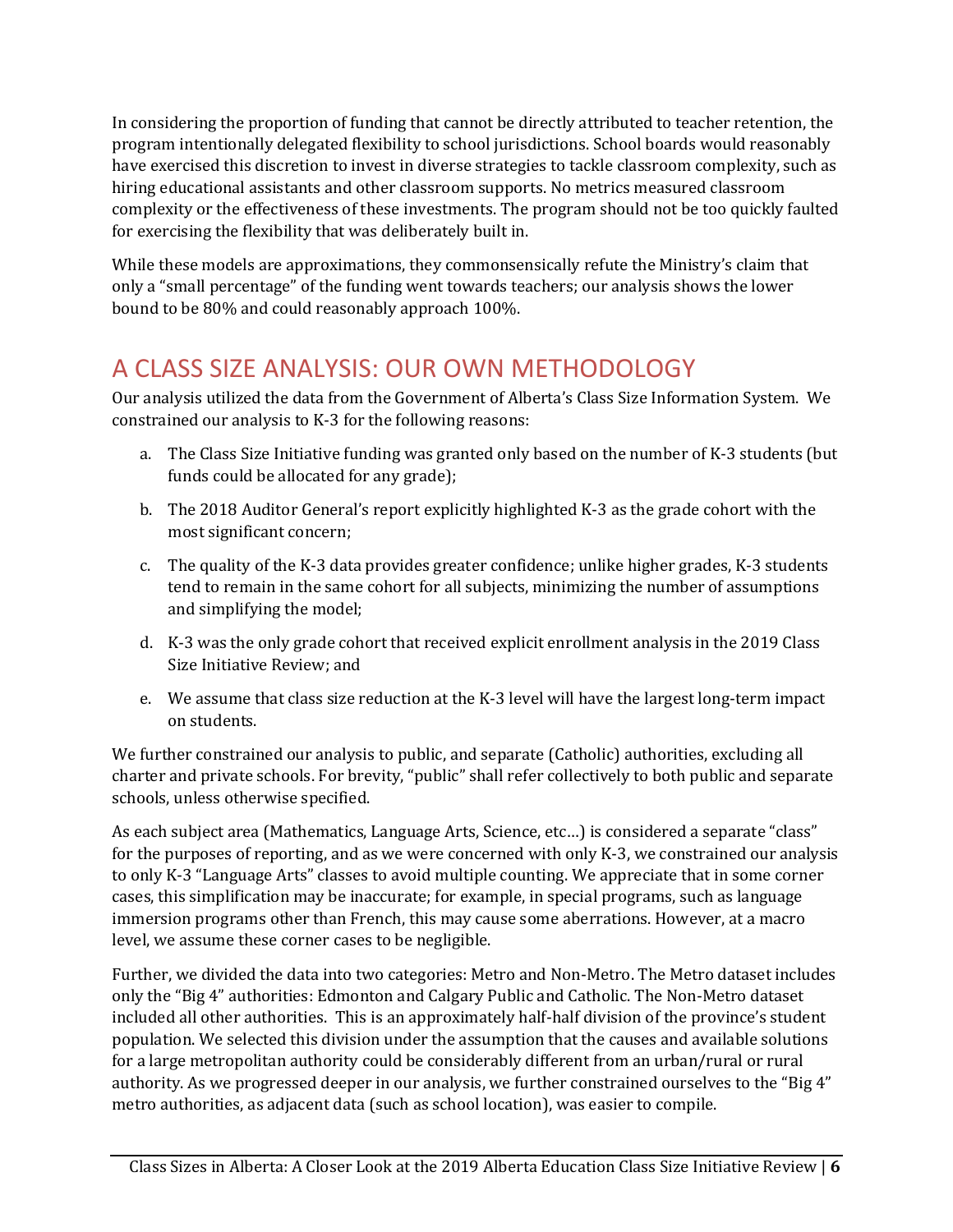# <span id="page-7-0"></span>A BRIEF HISTORY OF CLASS SIZES

We analyzed the number of K-3 students from 2005 until 2018, categorizing by the population of students in each class size. This shows enrollment growth over time, and how the increased enrollment placed pressures on the system, causing an increasing proportion of K-3 students to be placed in ever-larger classes.



FIGURE 1. NUMBER OF K-3 STUDENTS BY CLASS SIZE OVER TIME, METRO AUTHORITIES ("BIG 4")

From 2007 to 2018, the population of metro K-3 students increased by 50%, from 55,420 to 83,224. This is significantly higher than the government's assertion that overall enrolment only increased by 20%. Comparatively, non-metro K-3 enrollment increased only 17% over the same time period.

Plotting the number of K-3 students per class size for the metropolitan school authorities demonstrates the growing disparity in classroom size. In 2011, the number of metropolitan K-3 students in a class of 23 or more was 22,126; by 2019 this had increased 64% to 36,298. In contrast, the number of metropolitan K-3 students with the benefit of a class size of 19 or fewer has remained nearly constant since, increasing marginally from 18,374 to 19,198 in the same time period.

A similar trend presents in the non-metropolitan schools: the big classes get bigger, while small classes stay the same. In 2011, the number of non-metropolitan K-3 students in a class of 23 or more was 18,621; by 2019 this had increased 42% to 26,571.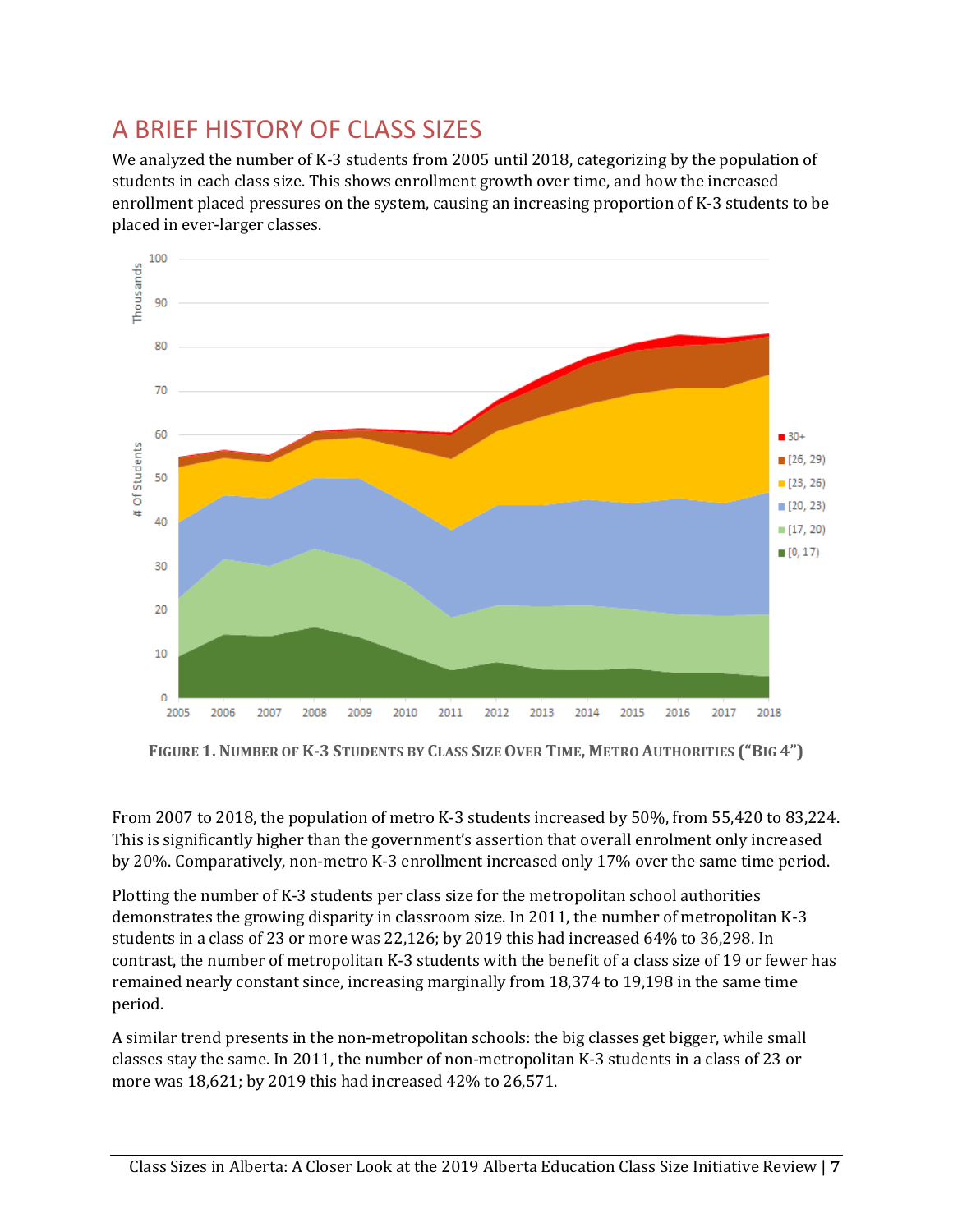

By comparison, Appendix B of the 2018 Auditor General's report shows the evolution of the provincial K-3 class size average over the same time period.

| $K-3$              | <b>Average</b> |
|--------------------|----------------|
| Target             | 17             |
| <b>School Year</b> |                |
| 2004-2005          | 19.7           |
| 2005-2006          | 19.4           |
| 2006-2007          | 18.6           |
| 2007-2008          | 18.4           |
| 2008-2009          | 18.2           |
| 2009-2010          | 18.5           |
| 2010-2011          | 18.8           |
| 2011-2012          | 19.4           |
| 2012-2013          | 19.4           |
| 2013-2014          | 19.9           |
| 2014-2015          | 20.2           |
| 2015-2016          | 20.3           |
| 2016-2017          | 20.4           |

The K-3 class size average dropped from 19.7 in 2004 to 18.2 in 2008, then rose to 20.4 by 2017. At first glance, the class size average does not communicate the full degree of the problem; an average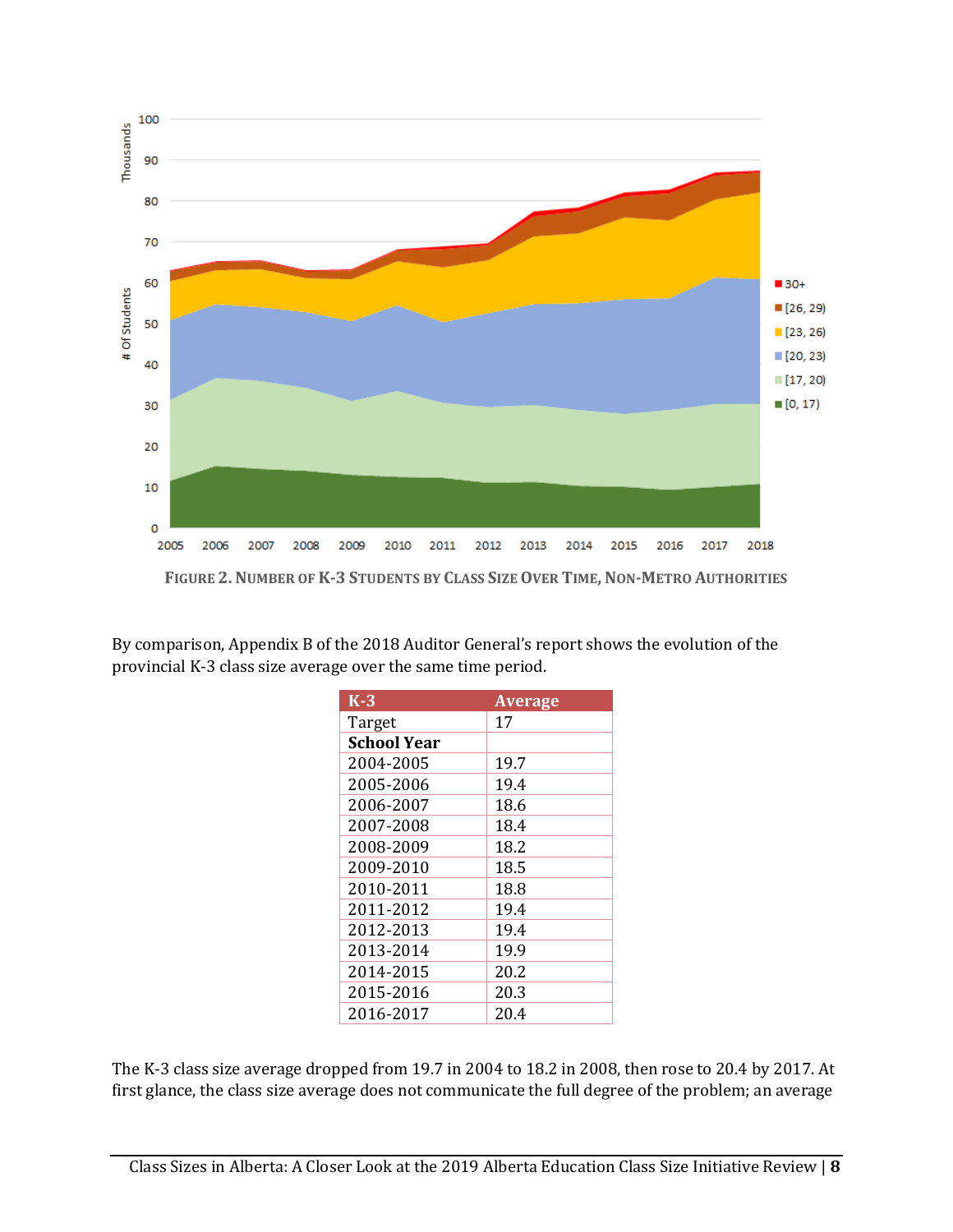class size of 20.4 does not *sound* that alarming. However, use of class size average as a metric betrays the concerning increase in the proportion of students in large classrooms.

This begs the question: what is driving, and what can be done to combat, the growing proportion of students in large classes? What is limiting the province's ability to achieve the theoretical "20.4 students/class" with the current number of teachers and students? In lieu of a government analysis to answer these questions, we have provided our own.

# <span id="page-9-0"></span>THE ACTUAL IMPACT OF THE CLASS SIZE INITIATIVE

Absent in the Ministry's analysis was the consideration: what would class sizes be if this funding *had not* existed? This comparison is necessary for a credible judgement on the effectiveness of the Class Size Initiative. The Ministry's report estimated 2900 teachers were hired as part of the initiative; we modeled the effects on 2018 class sizes should this number of teachers be removed from the system. More specifically, we considered the impact of Alberta public K-3 class sizes.

We assumed the 2900 teachers were evenly distributed among all grades (a conservative assumption), or approximately 892 K-3 teachers out of the 2900.

Our model determined that, absent the funding Class Size Initiative, the proportion of K-3 public students enrolled in 2018 in a class size of 23 or higher would increase from 37% to 87%. The number of students in a class size of 30 or more would more than double to almost 3000. The average K-3 class size would be 23.5.



FIGURE 3. EFFECTS OF 2900 TEACHER REDUCTION ON ALBERTA PUBLIC K-3 CLASS SIZE, BASED ON 2018 **ENROLLMENT**

# <span id="page-9-1"></span>AN IMPROVED METRIC: THE CLASS SIZE INDEX

As alluded to earlier, the average class size metric, used by both the Auditor General's report and the 2019 Ministry's report, can be misleading: average class sizes do not represent the increasing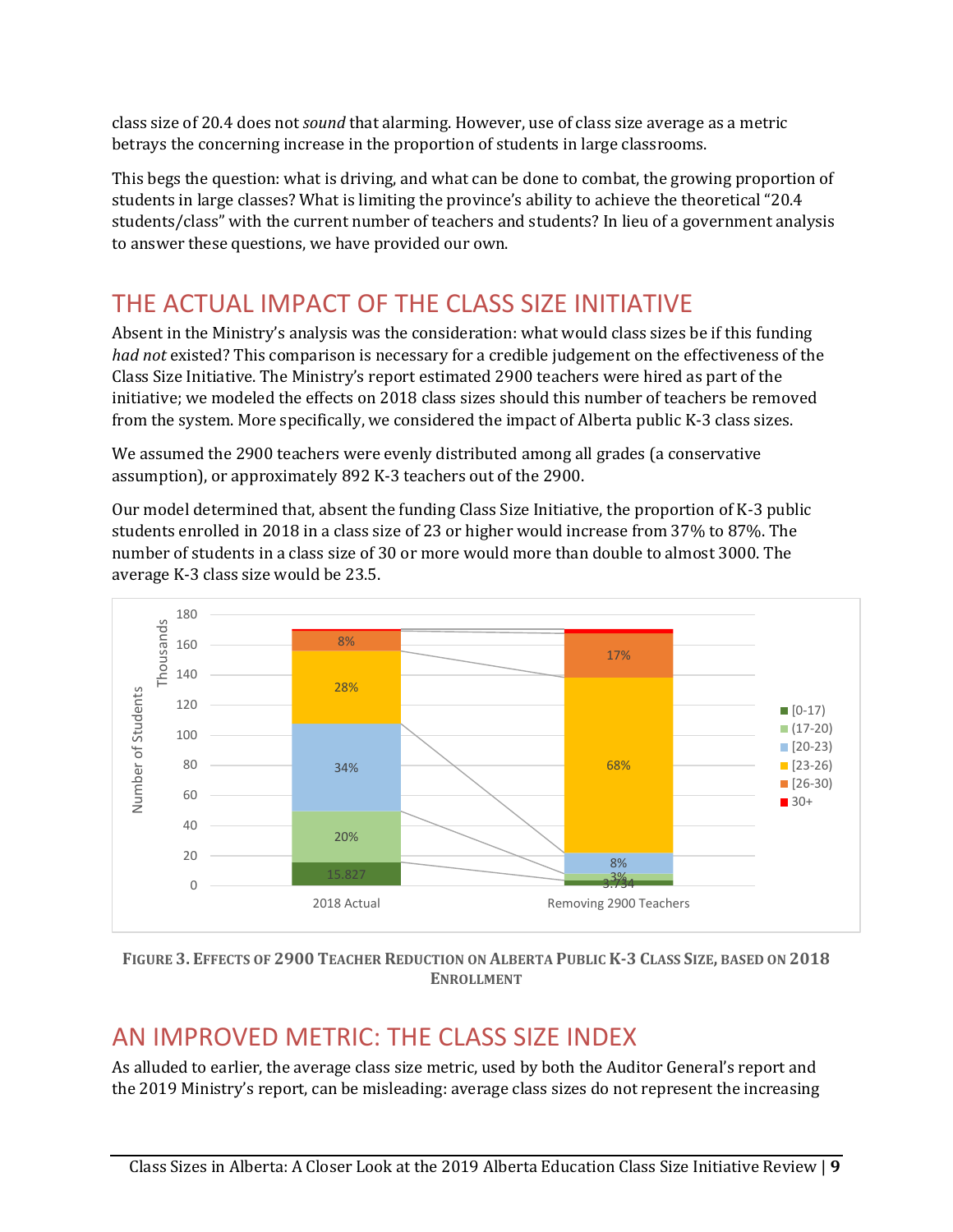proportion of students in the very high end of the distribution. To illustrate this, consider two Kindergarten classes, one with 10 students and one with 30 students:

|                     | Class 1 | Class 2 |  |
|---------------------|---------|---------|--|
| $\#$ Of Students    | 10      | 30      |  |
| <b>Meets Target</b> | Yes.    | N٥      |  |

| <b>TABLE 2. HYPOTHETICAL CLASS SIZE AVERAGES</b> |  |
|--------------------------------------------------|--|
|                                                  |  |

In this scenario, the average class size is a respectable 20, and 50% of classes are meeting the recommended target of 17. Neither of these statistics necessarily indicate a problem. However, most parents would point out that 75% of kindergarteners are experiencing an unacceptably large class size. This example illustrates the need of a metric that better represents the educational experience of all children.

To better quantify and compare the educational experiences of children, we introduce the concept of the "Class Size Index". This index attempts to quantify the impact of class size by considering both the degree of deviation from the ideal class size, as well as the number of students impacted. The Class Size Index is calculated as follows:

- a. Each and every student is given a score based on the size of the class they are in; the larger their class deviates from the ideal, the lower the score.
- b. A score of "1" is assigned to each student in a class of 17 or fewer this score is linearly decremented for each student over 17 until a score of 0 is reached at 30 students.
- c. The score of all students are summed and averaged over the entire population of students.

Under this scheme, if every student in the province was in a class size of 17 or fewer, the province's Class Size Index would be "1"; if every student were in a class size of 30 or more, the provincial index would be 0. A class size index can be calculated for any subset of the population, i.e. for a school, jurisdiction, geography or whole province.

We posit that this Class Size Index more accurately represents the impact of class size on students, parents, and educators. Additionally, whereas the average class size would remain invariant under student/classroom levelling, the Class Size Index provides a metric that responds to student redistribution.

Future research may refine the model, as the current iteration:

- a. assumes a linear decrease from 17 to 30 students, where improved curves may better reflect non-linear effects on the educational experience.
- b. does not account for other classroom complexities, such as English Language Learners, coded students, or students requiring other supports.

Using the proposed Class Size Index, we can see how the Alberta index has evolved for metro and non-metro schools since 2005. In the first year, we can see a substantial increase in the index that brought both metro and non-metro schools into alignment at a score of 0.8. After 2008, the index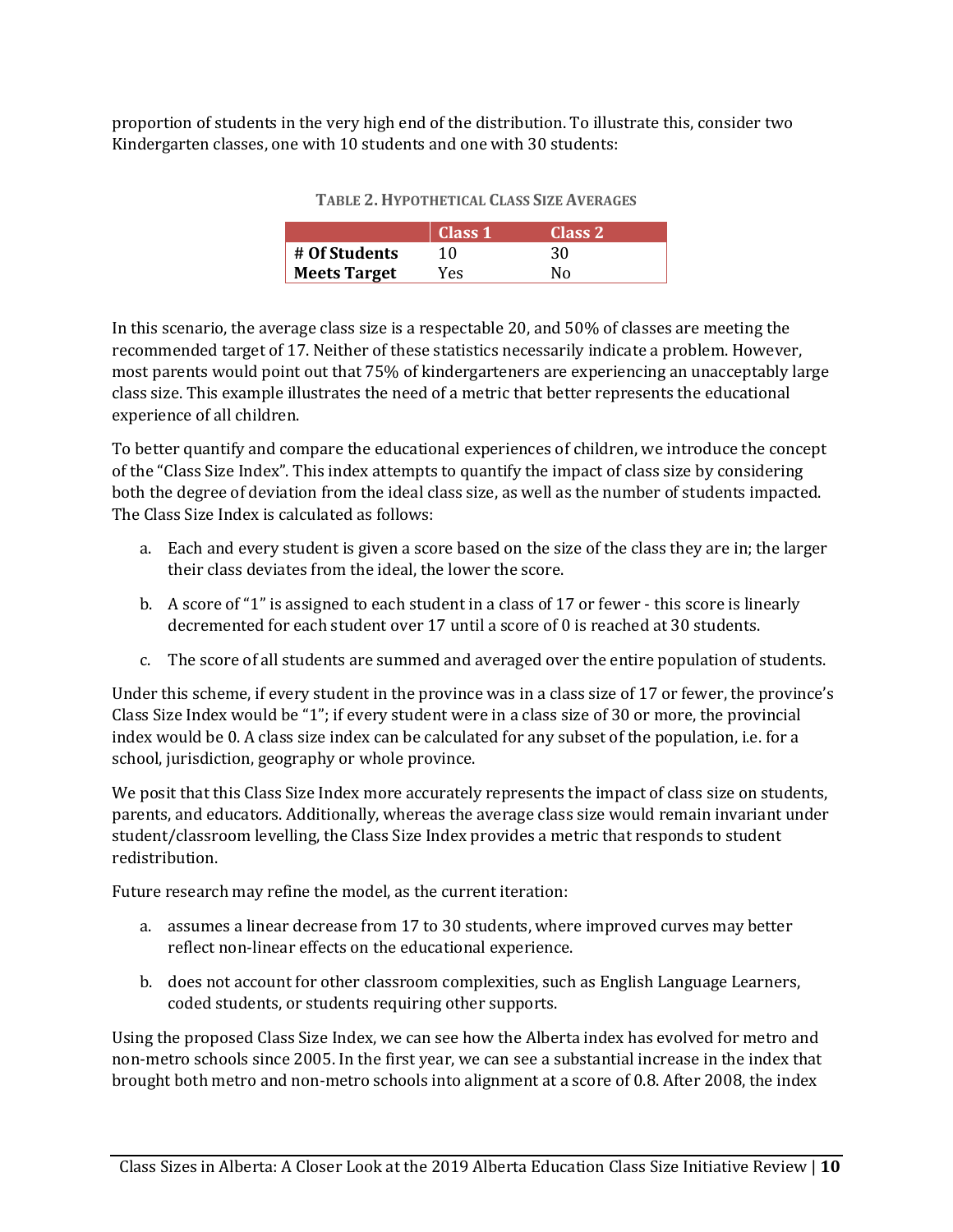decreased unevenly for both metro and non-metro schools; non-metro schools decreased to 0.7 while metro schools decreased to approximately 0.6.

Simultaneously represented on this plot is the class-neutral theoretical maximum: if all class sizes were perfectly equal to the average (an ideal distribution of students), what would the index be?



**FIGURE 4. PROVINCIAL K-3 PUBLIC CLASS SIZE INDEX VS TIME**

The Class Size Index communicates several insights:

- a. A substantial improvement between 2005 and 2006;
- b. Metro and non-metro students enjoyed parity in Class Size Index until 2009, when the metro score dropped more precipitously;
- c. Both metro and non-metro scores have the potential to be significantly higher if students were more evenly distributed. However, in no case could the scores exceed the high-water mark of 2006 - 2008, while holding the number of classes constant.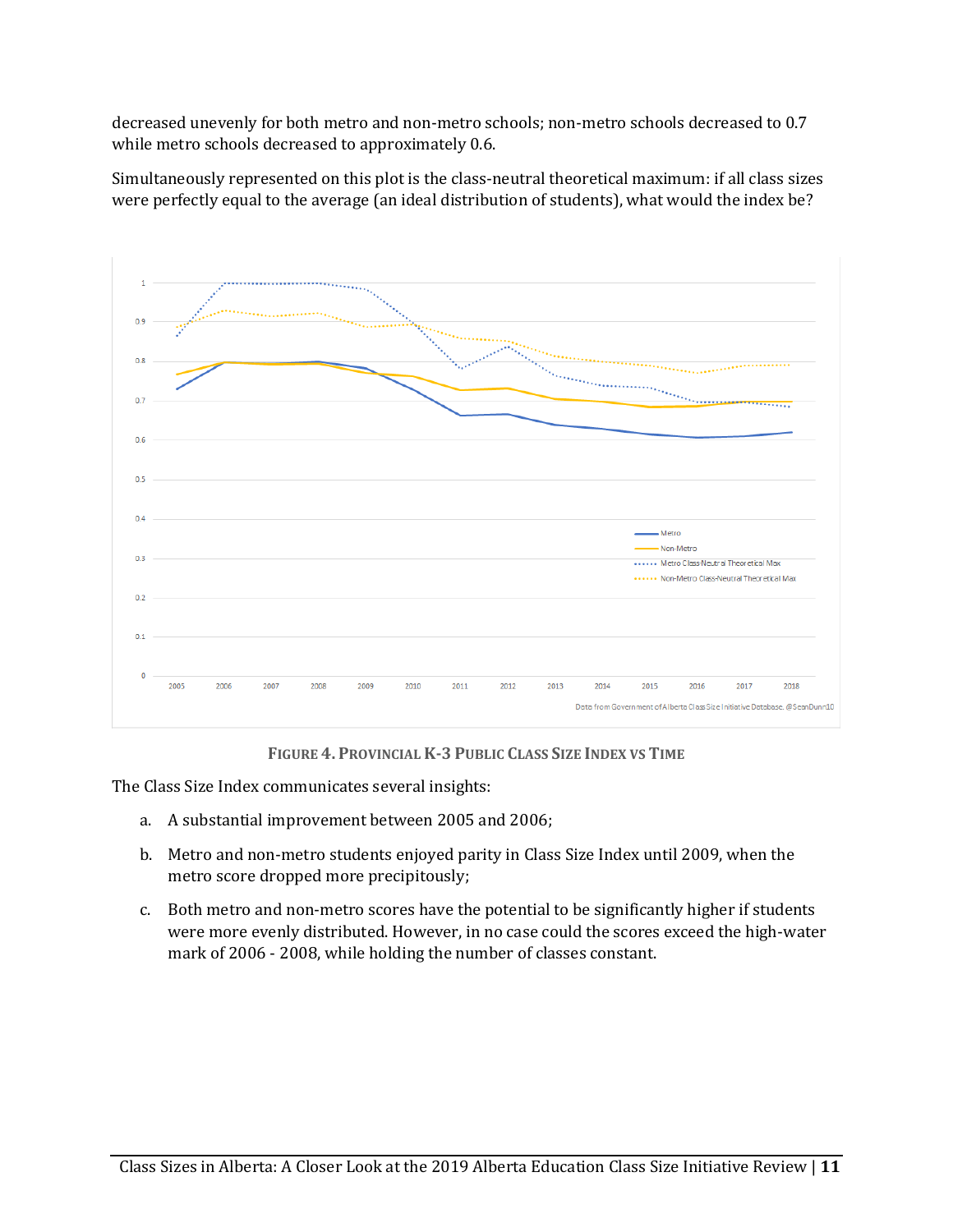## <span id="page-12-0"></span>GEOGRAPHIC DISTRIBUTION

Our analysis mapped the Class Size Index for K-3 Calgary and Edmonton school authorities and compared the evolution between 2007 and 2018.



<span id="page-12-1"></span>FIGURE 5. GEOGRAPHICAL DISTRIBUTION: CALGARY K-3 CLASS SIZE INDEX BY SCHOOL, 2007 TO 2018

[Figure 5](#page-12-1) shows the value of the Class Size Index for each public school in Calgary for 2007 (left) and 2018 (right). Each school is colored by its Class Size Index. The size of the symbols represent the number of K-3 students reported enrolled in each school.

From visual inspection, we observe that while there are an increasing number of schools with large class size indexes, they are interspersed with schools that remain within more acceptable index values.

Similarly, we mapped the 2007 and 2018 index values for Edmonton: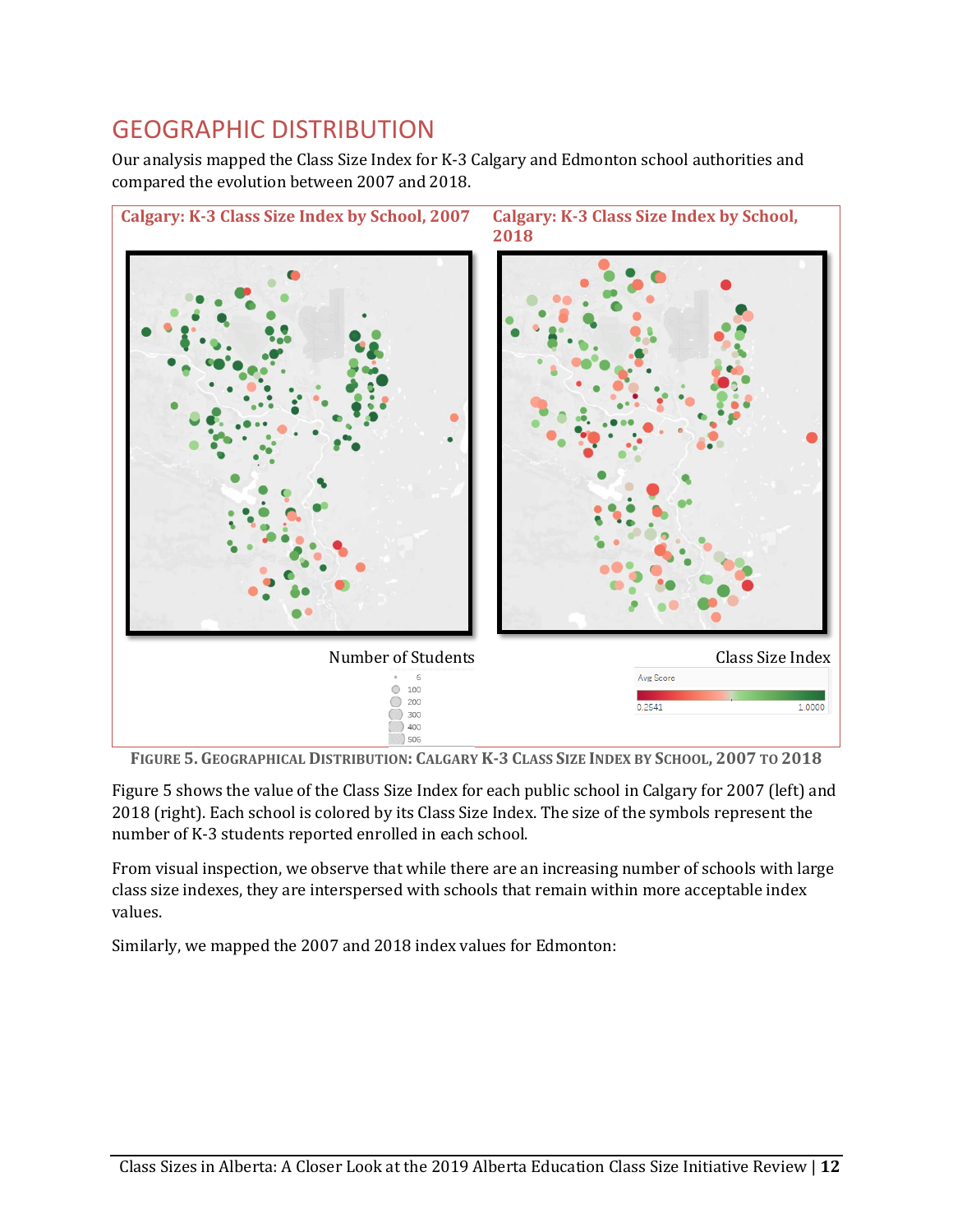

FIGURE 6. GEOGRAPHICAL DISTRIBUTION: CALGARY K-3 CLASS SIZE INDEX BY SCHOOL, 2007 TO 2018

Visually, Edmonton's change between 2007 and 2018 is notable. As of 2018, unlike Calgary, Edmonton has much fewer schools with higher index (less crowded) values, and these are less geographically interspersed with the lower-indexed (more crowded) schools. This suggests that the contributing factors, and possible solutions to overcoming class size, may be different for the two cities.

Comparing the change in index values between 2007 and 2018 by each of the "Big 4" school authorities, we can compare how each was able to cope with increasing enrollment. As of 2018, Calgary Catholic, Edmonton Catholic and Edmonton Public maintain similar Index scores of approximately 0.58. Calgary Public, however, remains an outlier with a score of 0.71.

As can be seen, all authorities experienced a significant decline of scores between 2007 and 2018, with scores decreasing between 0.11 (Edmonton Catholic) and 0.15 (Calgary Public). Edmonton Public, however, experienced a much larger decrease of 0.31 from 0.88 to 0.58. This lends further support for the hypothesis that contributing factors, and possible resolutions, may vary from cityto-city and authority-to-authority.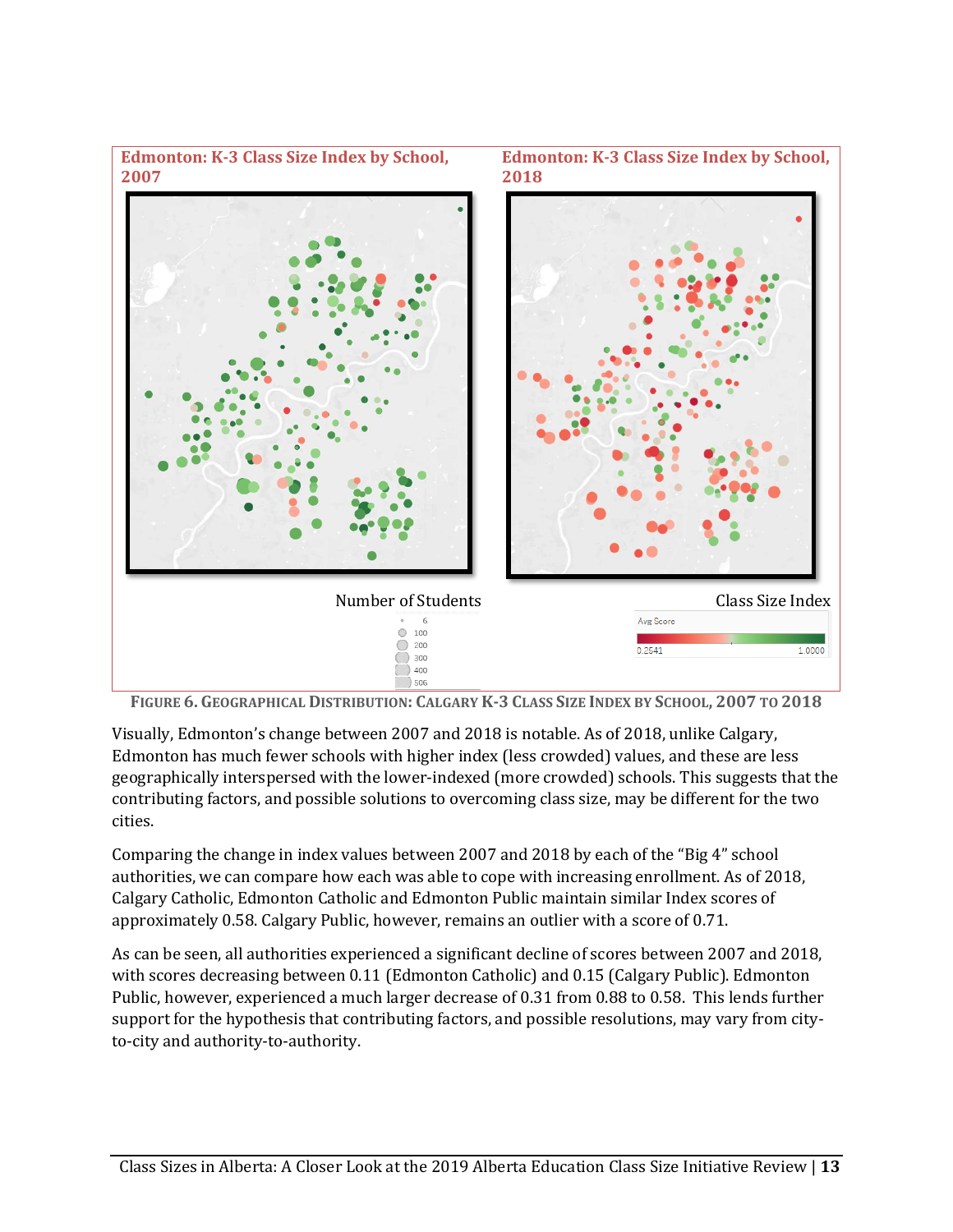

FIGURE 7. K-3 CLASS SIZE INDEX SCORE BY "BIG 4" SCHOOL AUTHORITIES, 2007 TO 2018

## <span id="page-14-0"></span>IMPACT OF URBAN SPRAWL

Both Calgary and Edmonton grew considerably in both population and area between 2007 and 2018; during this time, the province built several new schools. School authorities need to consider changing demographics when designing schools and boundaries.

We considered that the effectiveness of new school design or boundary design may influence the Class Size Index. Did new schools help or hinder class sizes? We mapped the K-3 Class Size Index for both Calgary (left) and Edmonton (right) for only new schools that had reported K-3 class sizes after 2007, but not before (presumably as they did not exist before that time).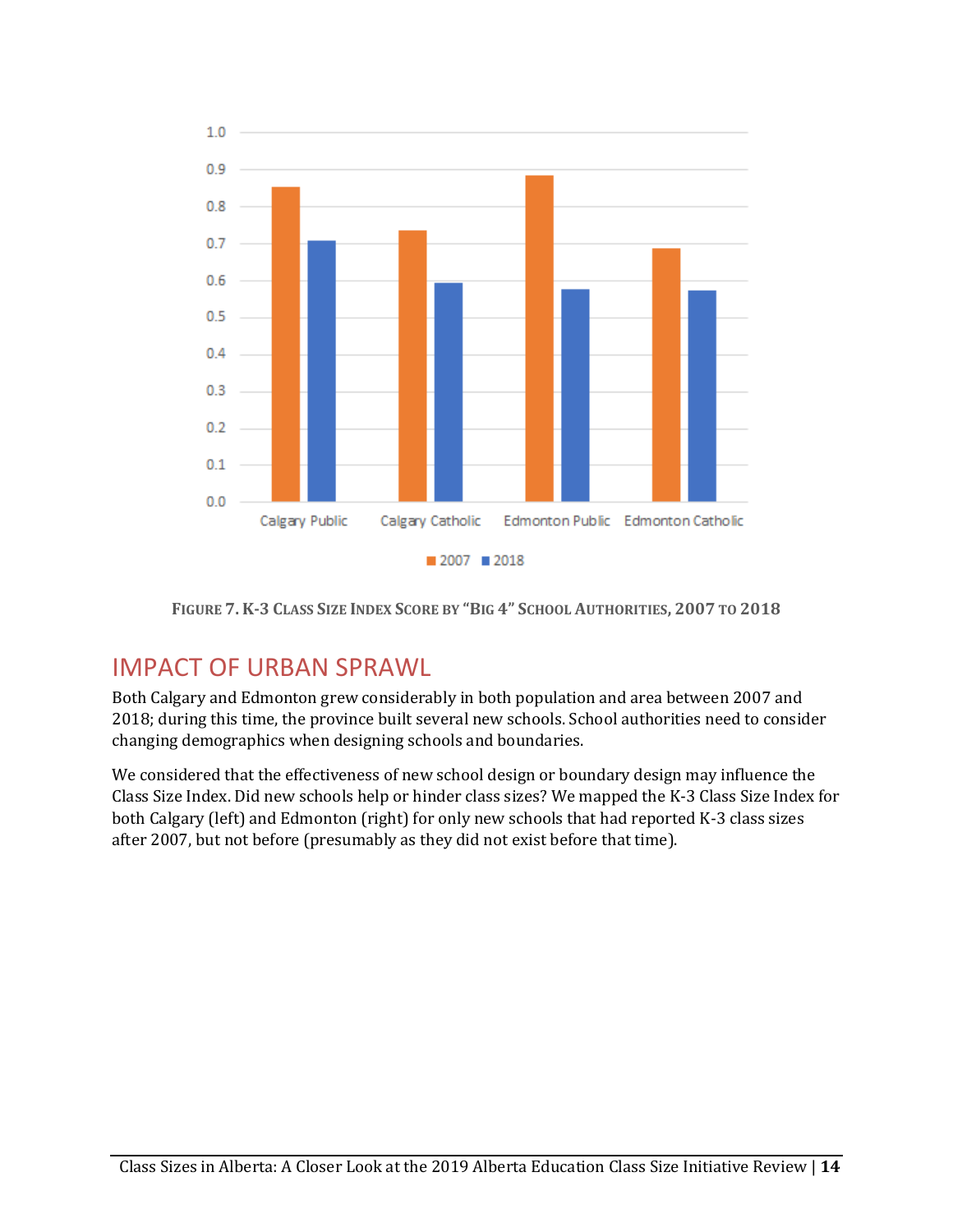

FIGURE 8. 2018 K-3 CLASS SIZE INDEX FOR CALGARY(L) AND EDMONTON(R) FOR POST-2007 SCHOOLS

Comparing the Class Size Index between Calgary and Edmonton, a visual difference emerges: most Edmonton schools built after 2007 have high a class size index, while the Calgary schools appears more mixed. In both cases, we can see how these new schools tend to appear in new suburban communities on the edges of the city. This suggests that the impact of urban sprawl has been larger on Edmonton than Calgary.

We can compare how legacy (existing prior to 2007) schools compare to new (post-2007) schools by school authority.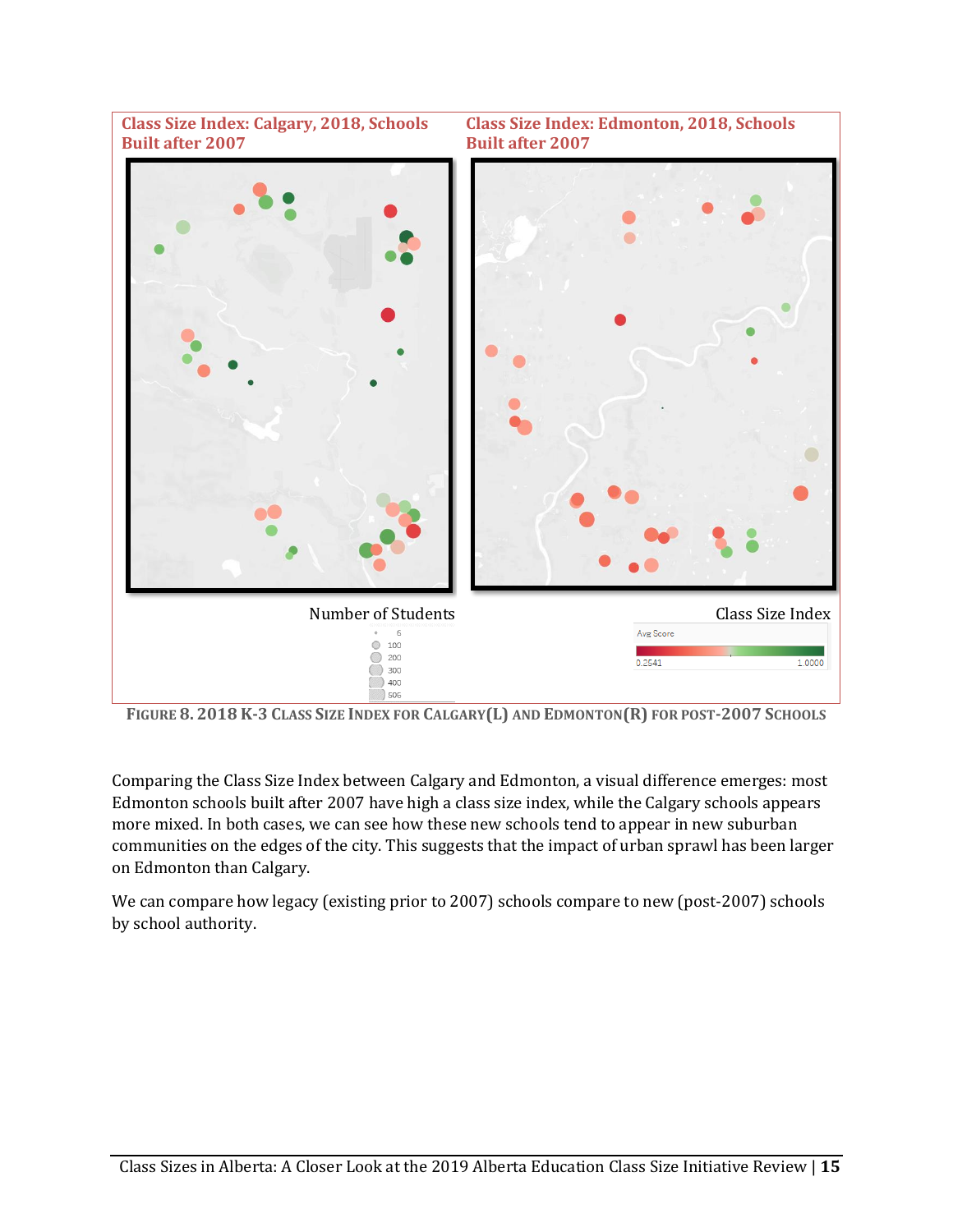

FIGURE 9. 2018 K-3 CLASS SIZE INDEX, LEGACY (PRE-2007) VS NEW (POST-2007) SCHOOLS FOR METRO **"BIG 4"**

Of the "Big 4" districts, only Calgary Public had a marginally higher score for new (post-2007) schools compared to legacy (pre-2007) schools. For the other three authorities, the class size index for new schools was lower than for legacy schools.

This suggests several factors may be contributing to high class sizes:

- a. New schools may be under-designed to support the demand in new communities;
- b. School zoning may not adequately be balancing the demands between new and legacy schools.

The data cannot conclusively determine whether one district is "better" at planning, as there is significant mobility between the districts. For example, a new Catholic school in a new community may absorb high demand away from an older public school.

## <span id="page-16-0"></span>SPECIAL PROGRAMS

We investigated whether special programs benefitted from smaller class sizes, or conversely were burdened with higher class sizes. For simplicity, we only examined Calgary Public schools; these programs included language (French immersion, Mandarin, Spanish, German), science, all-boys, indigenous-focus, and traditional learning programs. We plotted a histogram of the number of K-3 schools by their Class Size Index scores and colored the proportion of the schools that had special programs (orange).

From visual inspection, we can see that the distribution of class size indexes of special program schools approximately mirrors those of regular schools, suggesting that special programs have a similar distribution of class sizes compared to regular programs.

This does not necessarily conclude that special programs do not contribute to the class size problem, only that they are benefitted/hurt in approximately the same way. It is possible that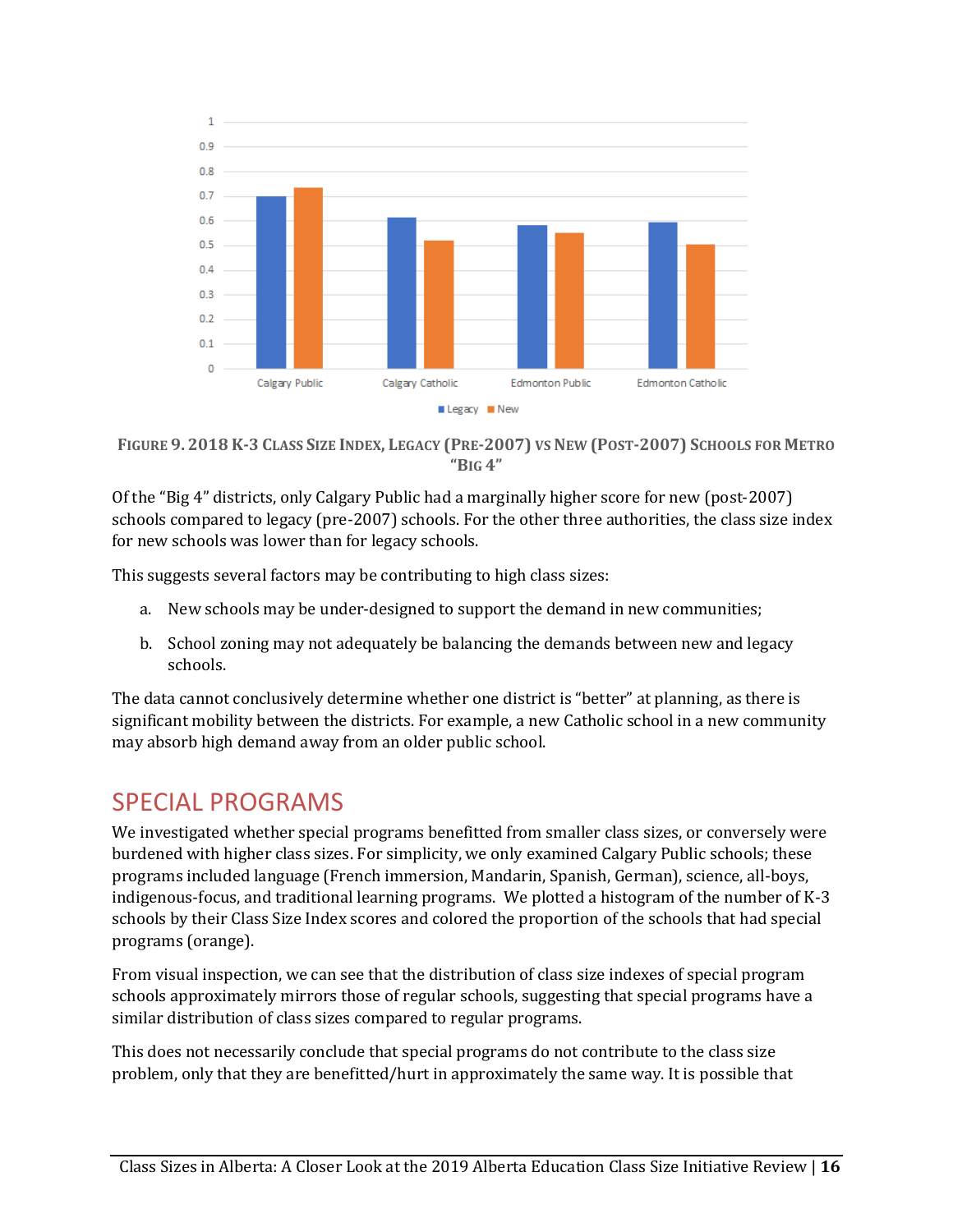constraints in teacher and/or student mobility due to special programs constraining more efficient distribution of students and teachers. This is an opportunity for further research.



K-3 Calgary Public Board of Education - Class Size Index Distribution of Schools with/without Special

**FIGURE 10.K-3 CALGARY BOARD OF EDUCATION – CLASS SIZE INDEX DISTRIBUTION OF SCHOOLS WITH/WITHOUT SPECIAL PROGRAMS (2018)**

# <span id="page-17-0"></span>FORECASTING CLASS SIZES

Based on trends in K-3 enrollment growth since 2011, we estimate Alberta's public & separate K-3 enrollment to increase by approximately 16,000 by 2023. This is roughly consistent with the Ministry of Education's K-12 forecasted enrollment growth of 15,000 students per year for all grades.

We forecasted class sizes for K-3 Alberta public districts using the following assumptions:

- The number of 2018 K-3 classes remains constant; and
- New students are allocated optimally; that is, new students are first allocated to the classes with the smallest Class Size Index.

Practically, this model is unrealistic, as students will obviously not be placed in any arbitrary class in the province. However, this does illustrate the theoretical best-case scenario.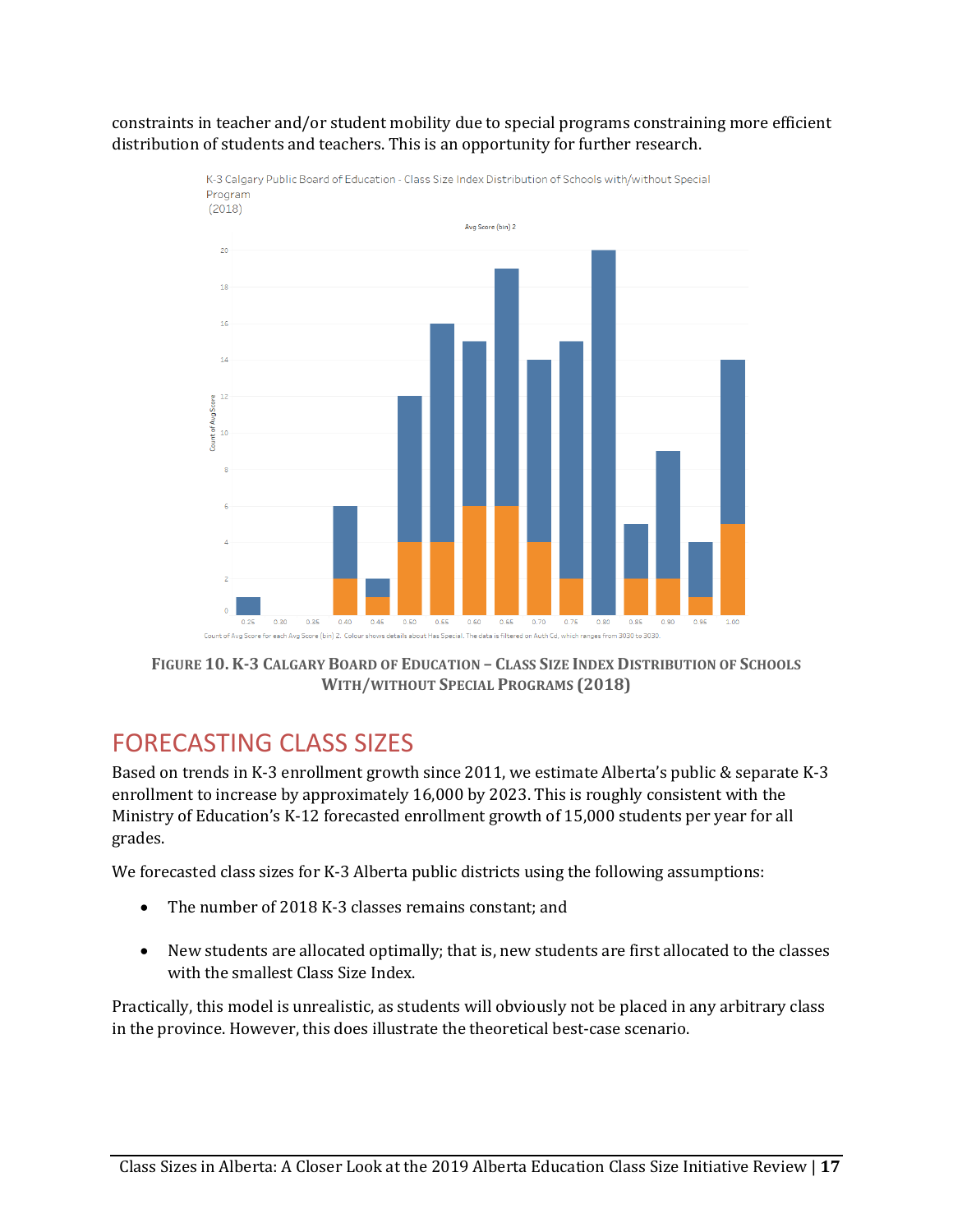

FIGURE 11. 2018 - 2023 PROVINCIAL PUBLIC & SEPARATE K-3 CLASS SIZE FORECAST, OPTIMAL STUDENT **ALLOCATION MODEL**

The model shows that, with no increase in the number of classes beyond 2018, by 2023 the proportion of K-3 students in class sizes of 19 or under have all but disappeared to 5%. The proportion of K-3 students in a class size of 20-22 will grow from 28% to 44%, and the proportion of students in a class size of 23 or more will increase to 50%.

TABLE 3. FORECASTED ALBERTA K-3 CLASS SIZES, CONSTANT CLASS COUNT, OPTIMAL STUDENT **ALLOCATION MODEL**

| <b>Class Size</b>         | 19 and<br>under | $20-22$ $23+$ |                 |
|---------------------------|-----------------|---------------|-----------------|
| 2018                      | 29 <sub>%</sub> | <b>28%</b>    | 37 <sub>%</sub> |
| <b>2023 (Forecast)</b> 5% |                 | 44%           | 50%             |

# <span id="page-18-0"></span>STRATEGIES FOR IMPROVING CLASS SIZES

We question the Ministry's suggestion that focusing on "teacher quality" is a practical alternative to reducing to class size. The report does not consider how an educator, already burdened with a class size well beyond those recommended by the Alberta Commission on Learning, would have the time and space to leverage the full extent of professional capabilities already in their possession, let alone find time to invest in professional development. The Ministry did not consider the detrimental effect increasing class sizes may have on the quality of education and teacher retention.

In order to investigate various strategies to improve class sizes, we developed a software model that simulates the effects of adding classes, moving classes or moving students in Alberta's "Big 4" metropolitan school jurisdictions. As the start state, we instantiated the model with Alberta's 2018 K-3 class size data.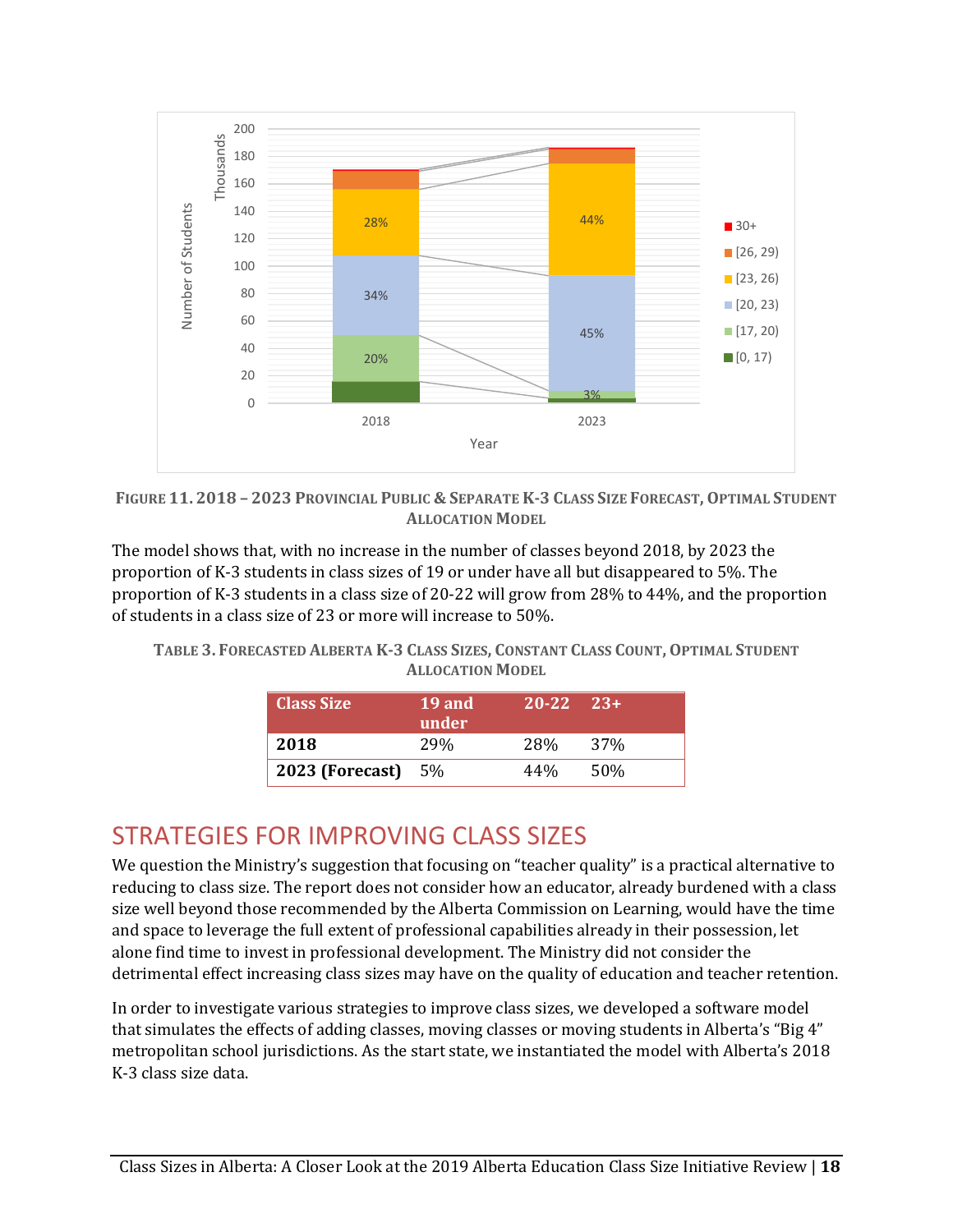We constrained our model to the "Big 4" Alberta school authorities. Further, we ignored mobility constraints between cities or school authorities: we assumed that a teacher or student could be freely "moved" from one city to another, and one authority to another. While unrealistic, this assumption is useful as it illustrates the upper bound of a strategy's effectiveness.

We also ignored grade levels within the K-3 class; we assumed that schools would split classes as needed to achieve a near-equal distribution of students among K-3 classes.

We also ignored the limitations imposed by physical space; we did not consider whether adding a new classroom to a school could be physically possible. Likewise, we ignored any secondary effects on infrastructure, support staff, or administration.

We investigated three possible strategies:

- Strategy 1: Moving teachers;
- Strategy 2: Adding teachers/classrooms; and
- Strategy 3: Moving students

#### <span id="page-19-0"></span>STRATEGY 1: MOVING TEACHERS

In this scenario, we modelled the effects of "moving" a classroom from a school with low class sizes to a school with high class sizes, essentially attempting to more equally distribute teachers.

Our algorithm was as follows:

- 1. Let "L" be the school in Alberta with the lowest Class Size Index (most overcrowded)
- 2. Add a new class to school "L"; evenly re-distribute all K-3 students among classes
- 3. Let "H" be the school in Alberta with the highest Class Size Index (least crowded) that has at least 2 K-3 classes
- 4. Remove a class from school "H", evenly re-distributing all K-3 students over remaining classes
- 5. Repeat

The simulation for moving classrooms did not converge, that is, the algorithm quickly began oscillating in an infinite loop and did not complete. This is because this strategy was equivalent to the adage "robbing Peter to pay Paul" -- removing a classroom from a school would create an equivalent or greater problem. This quickly eliminated this strategy as viable.

#### <span id="page-19-1"></span>STRATEGY 2: ADDING TEACHERS/CLASSROOMS

The second scenario investigated was identical to the first, except that new classrooms were added to the most overcrowded schools, without subtracting from a school elsewhere.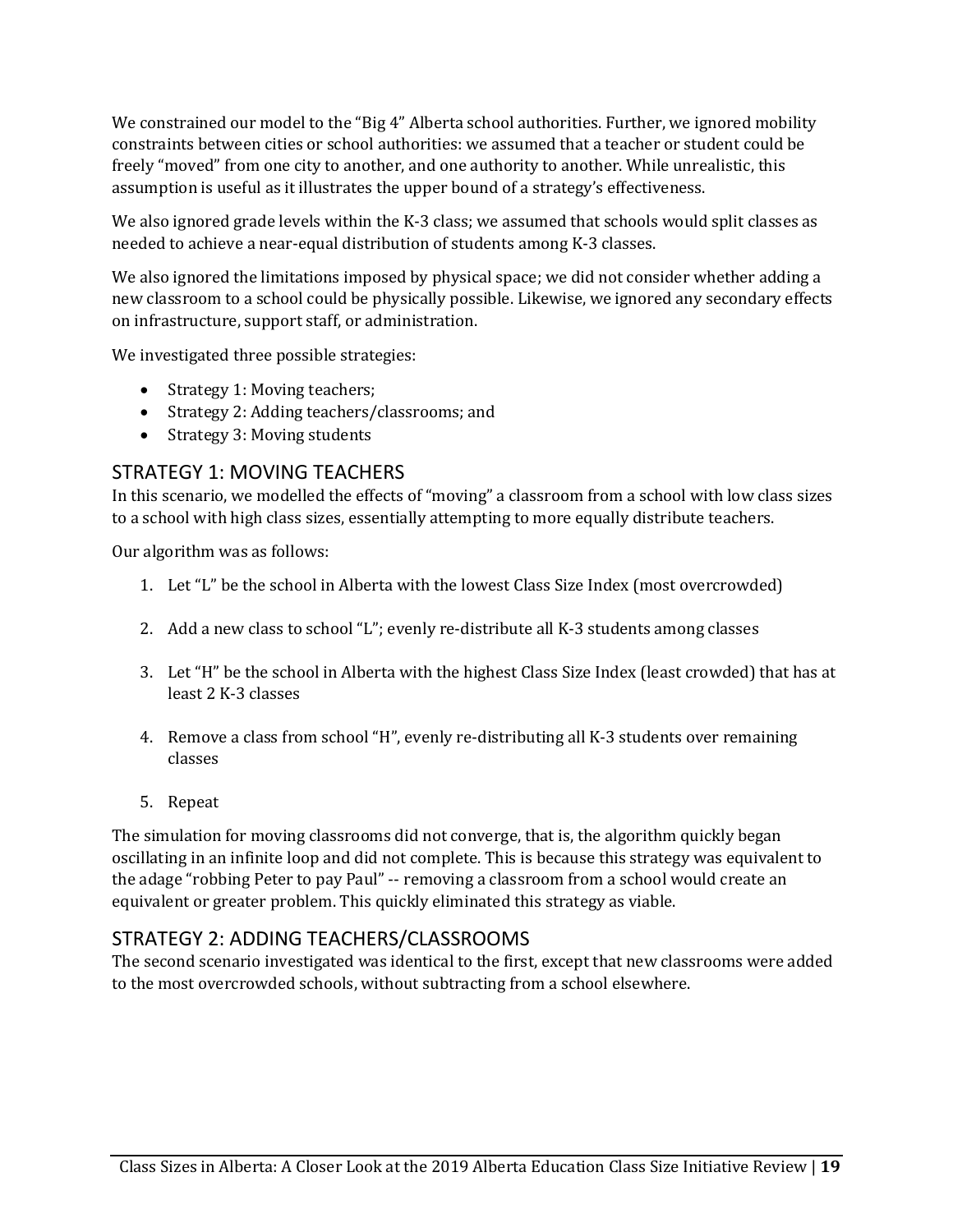

FIGURE 12. ADDING CLASSROOMS SCENARIO, NUMBER OF K-3 METRO CLASSES BY SIZE VS CLASSES ADDED

Plotting the number of students per each class size category, assuming a 2018-constant number of 83,224 K-3 students, we can see the relative number of students in each class size.



FIGURE 13 ADDING CLASSROOMS SCENARIO, NUMBER OF K-3 METRO STUDENTS BY SIZE VS CLASSES ADDED This simulation produced the following insights: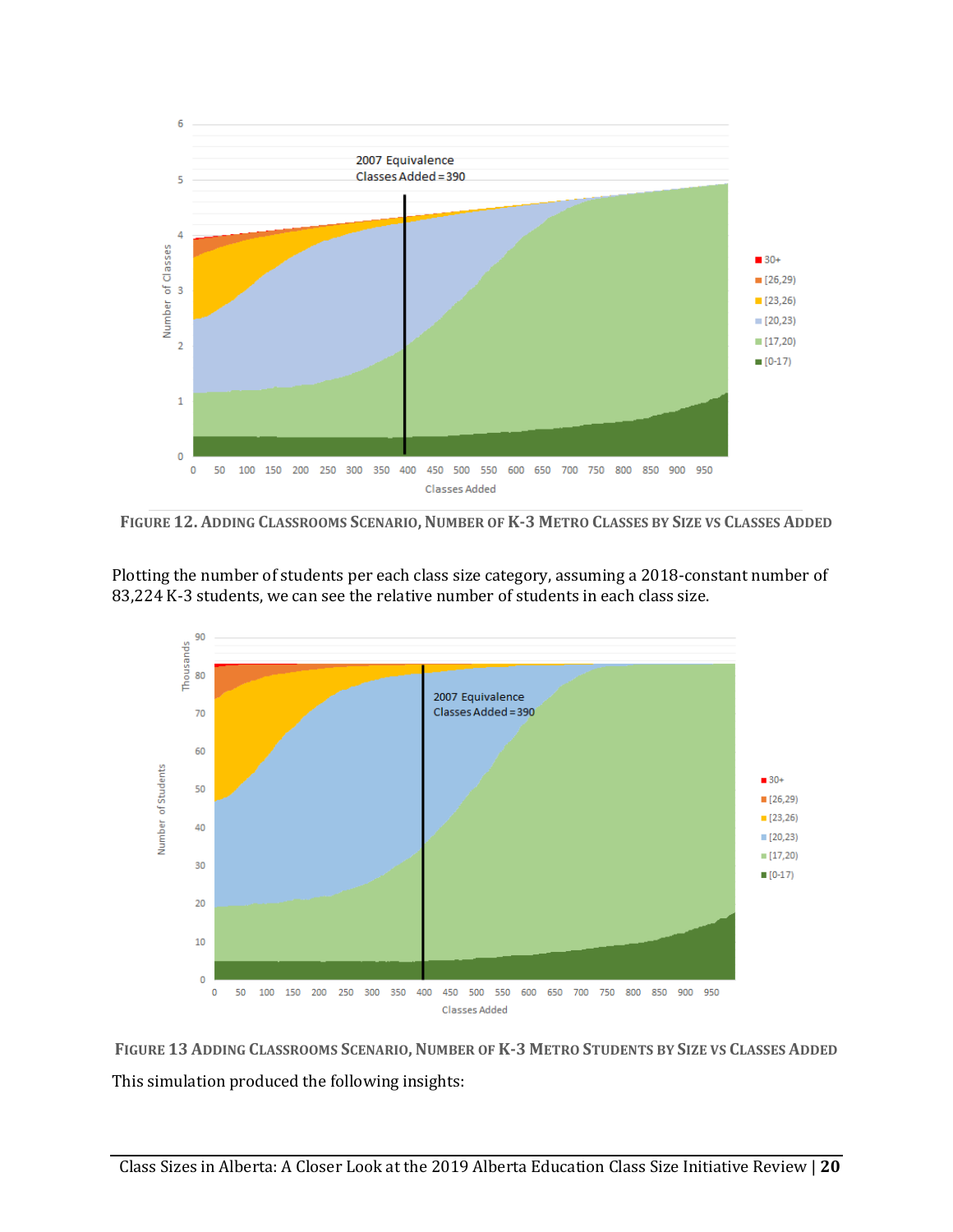- a. At least 390 K-3 classrooms would need to be added to the "Big 4" metro authorities to restore the Class Size Index to 2007-levels. This is equivalent to a 10% increase in the number of 2018 K-3 classes, from 3947 to 4336.
- b. At least 949 new K-3 classrooms would need to be added to the "Big 4" metro authorities to achieve the Alberta Commission on Learning recommended K-3 average of 17 students per class.



FIGURE 14. ADDING CLASSES SCENARIO, K-3 METRO CLASS SIZE INDEX VS CLASSROOMS ADDED

#### <span id="page-21-0"></span>STRATEGY 3: MOVING STUDENTS

Instead of moving teachers, this model moved students from overcrowded classes to the smallest classes. This model did not honour geography or jurisdictions — it would freely move a student from a Catholic school in Calgary to a public one in Edmonton. Although obviously unrealistic, this model sets an upper bound on the impact moves can make in the absence of any geographic or jurisdiction constraints; once these constraints are factored in, the actual impact of students would be considerably smaller.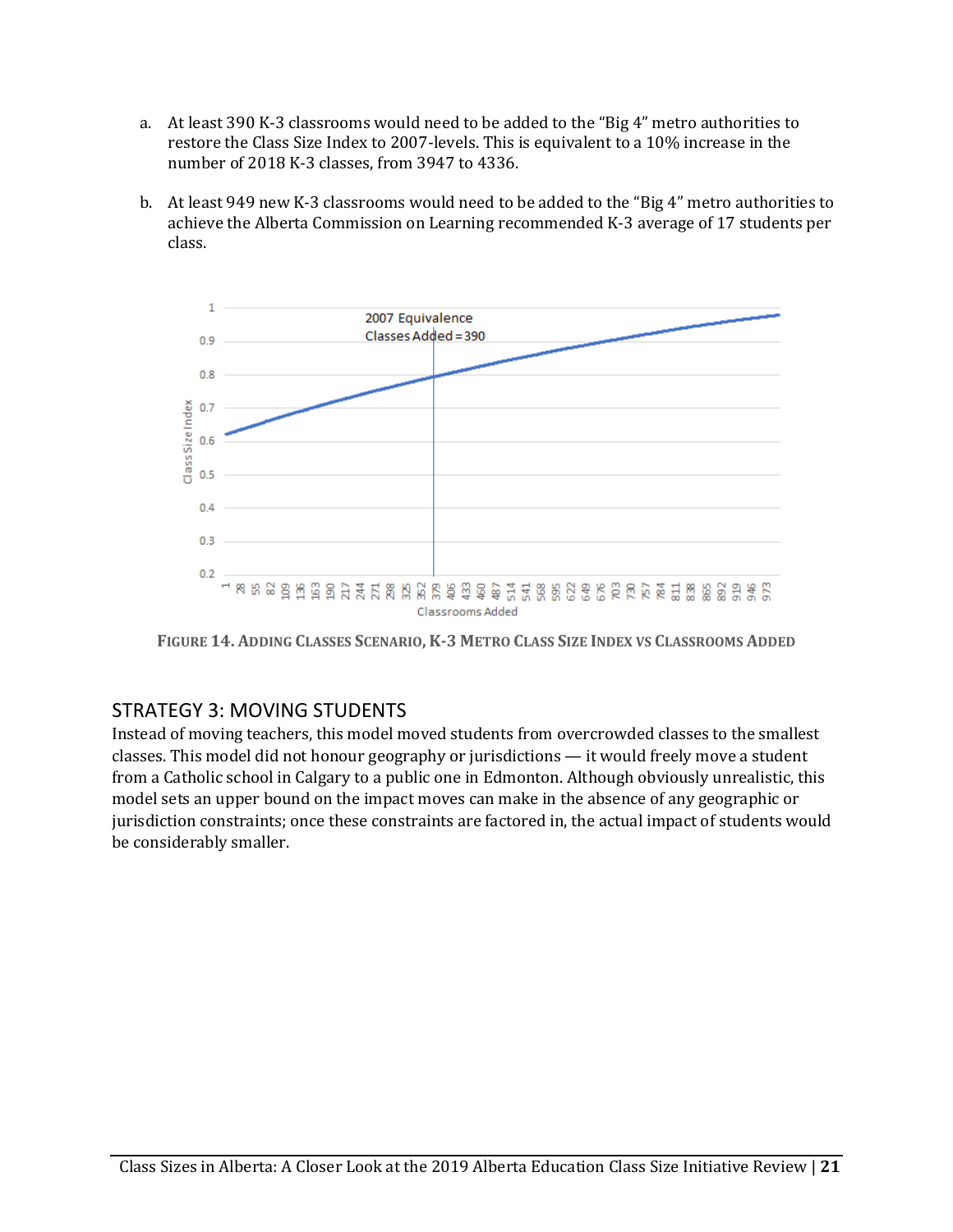

FIGURE 15. MOVING STUDENTS SCENARIO: NUMBER OF K-3 METRO STUDENTS BY CLASS SIZE VS STUDENTS **MOVED**

We discovered that the model converged after moving 2000 K-3 students – continuing the simulation beyond this point resulted in vanishingly small improvements to class size. Moving these 2000 K-3 students represents approximately 2.5% of the K-3 student population. These changes only marginally improved the Class Size Index from 0.621 to 0.683.

This model suggests that moving students between schools may offer some marginal improvements in class sizes, while impacting approximately 2.5% of students. However, practical geographic and jurisdictional constraints will considerably limit this strategy. Further, even in an ideal world where no such constraints exist, this strategy alone failed to restore 2007 class sizes, let alone ACOLrecommended levels. While shuffling students, via zoning changes, may offer some improvements to class sizes, this strategy alone would be insufficient to restore 2007 class sizes.

## <span id="page-22-0"></span>RECOMMENDATIONS

In consideration of our analysis, we put forward the following recommendations:

a. The government should sustain the requirement for class-size reporting; the data has proven invaluable to this analysis, is necessary for public transparency and evidence-based decision making and continuous improvement.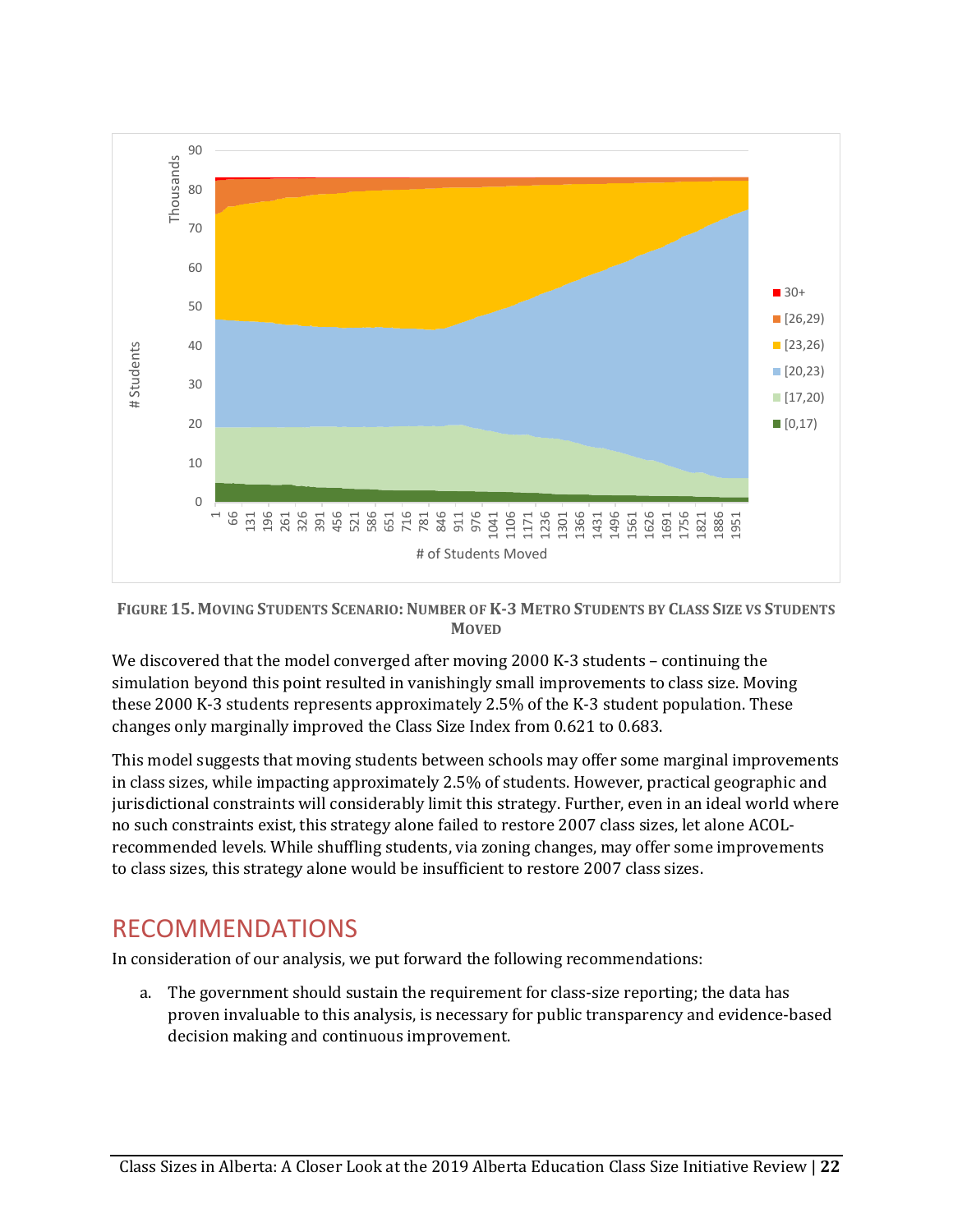- b. The government should more seriously consider the need to add new classrooms and teachers to staff them as our analysis showed this to be the only viable strategy in arresting increasing class sizes, especially in consideration of forecasted enrollment growth;
- c. The government should re-consider implementing the recommendations of the 2018 Auditor General's report as a salient roadmap for evidence-based decision making with respect to evaluating strategies for controlling class sizes;
- d. The government should collect more detailed data on classroom complexity, such as the number of students requiring special needs and whether these students are receiving sufficient support;
- e. School authorities and the government should further research the effects of various constraints on teacher and student mobility that limit efficient distribution of students, teachers and classrooms, such as: infrastructure, geographic constraints, zoning, and special programs. School authorities should better leverage available class size data in their analysis.
- f. School authorities should more closely examine whether new school designs in expanding urban communities sufficiently meets forecasted demands. Capital funding from the government should be adjusted to match.
- g. The government and school authorities should more closely examine the infrastructure and capital demands of increasing class sizes.
- h. The government should conduct further research on the impacts of high class sizes on teacher retention, mental health, student success and parent satisfaction;
- i. Future analysis in class sizes should include metrics beyond simplistic average class sizes; metrics should better capture the full breadth of impact of class sizes on students and educators;
- j. School authorities should seek more opportunities for collaboration and information sharing on planning best-practices;
- k. The government should more closely examine strategies implemented in other provinces, such as implementation of class size caps.

# <span id="page-23-0"></span>**CONCLUSION**

In our own analysis of class sizes in Alberta, we found that the Class Size Initiative was effective in improving class sizes, however, the unparalleled enrollment growth required increased funding to keep pace. We evaluated other strategies for controlling class size, however, increasing the number of classrooms was the only strategy that was effective in returning to 2007-era levels.

We put forward several sensible recommendations that we strongly urge the Ministry of Education and Alberta's school jurisdictions to consider.